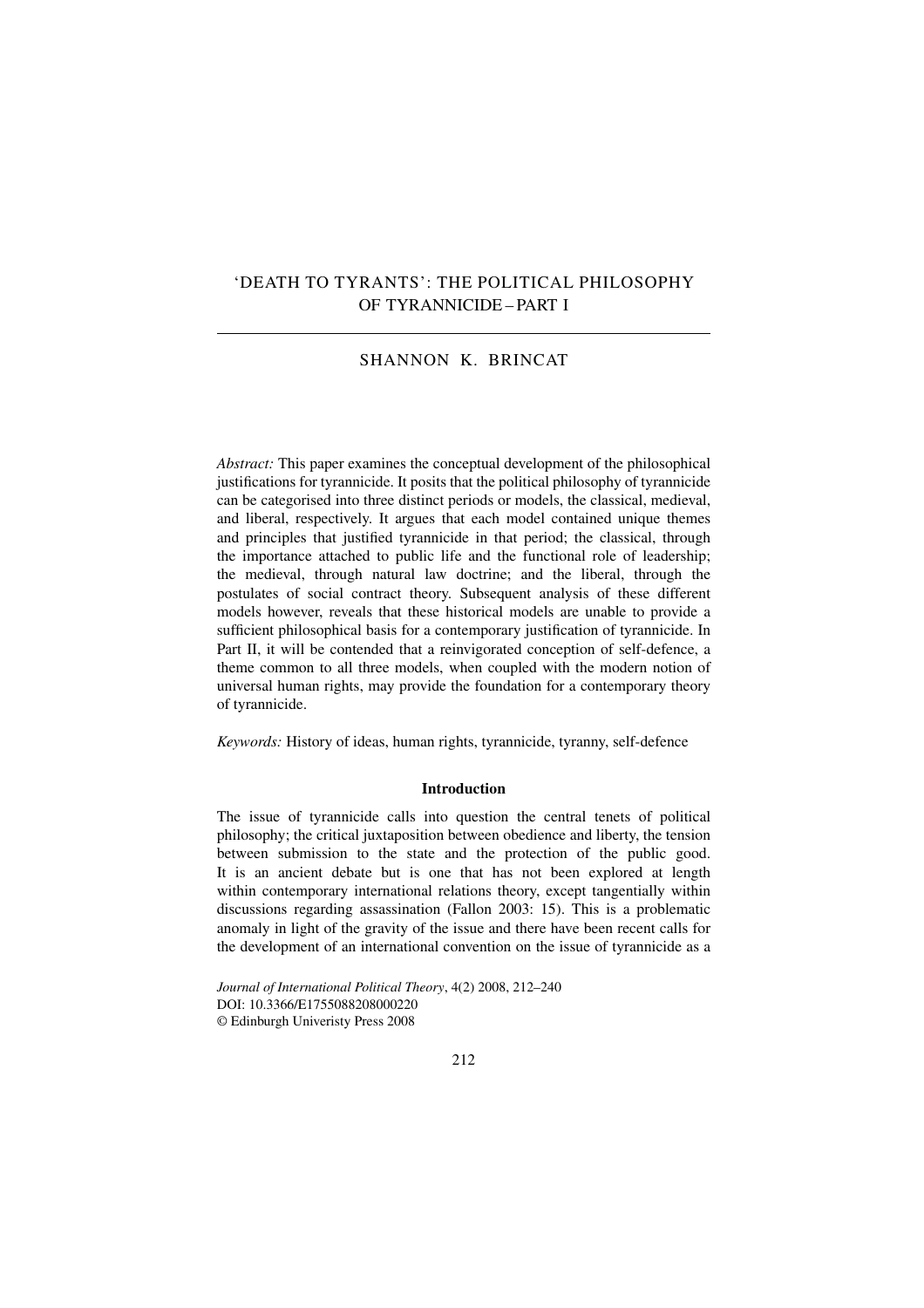regulated, transnational activity under the ambit of international humanitarian law (Robertson 2002: 1–3; Beres 2001: 1–4). The seemingly inexorable rise of new tyrannous regimes within the international system typically bring with them a fleeting interest on the question of tyrannicide but usually without the required philosophical and jurisprudential insight the issue demands. After all, the question of the intentional killing of an ostensible 'leader' of a nation-state requires the utmost intellectual and ethical rigor to justify – the correction of gross injustice, for the benefit of the common good (Sternat 1978: 198).

Instances of politically motivated murder seem not to have diminished since the conspiratorial designs of Brutus or the revolutionary speeches of Robespierre that proclaimed 'death to tyrants' (Robespierre 1794). In the recent Iraq war the question of tyrannicide was raised once again; should Saddam Hussein be killed to free the Iraqi people (Hoffman 2003)? It was a contemporary manifestation of an ancient quandary which demonstrates that international societal norms governing tyrannicide warrant serious investigation. The common arguments against assassination center on its perception as dishonorable or morally reprehensible conduct and that it may invite retaliation in kind. However, the concept of tyrannicide has also had its champions who see in it something inherently honourable and who extol its public virtue and self-sacrifice for the common good. The vociferous debate within political philosophy ultimately pivots on the balancing of ethics and liberty with obedience and civic responsibility.

The evolution of the validity of tyrannicide in political philosophy is discussed in Part I of this paper, with particular emphasis on the three models of tyrannicide prevalent in the classical, medieval and liberal periods. The purpose of the paper is to explore these historical philosophical justifications for tyrannicide, and secondly, to assess the limitations of these justifications in relation to the question of tyrannicide in contemporary international relations (IR) theory. In Part I, these historical justifications for tyrannicide are shown to have only limited value in contemporary IR theory and as such, Part II will aim to provide the tentative outlines of a modern theory of tyrannicide based on contemporary understandings of self-defence and universal human rights.

#### **Defining Tyrannicide**

The struggle to craft a working and agreed definition of tyrannicide has resulted in differing emphasis on the concept. Some writers focus on the nature of the killing of political figures and internationally protected persons (Newman and van Geel 1989: 434), others on the political motive underlying the act (Sofaer 1989: 117), and others still on the treacherous method used in assassination (Boyle 1989: A26). The definition of tyrannicide is fundamental as the validity of, and confidence in, derived conclusions ultimately depends on the acceptance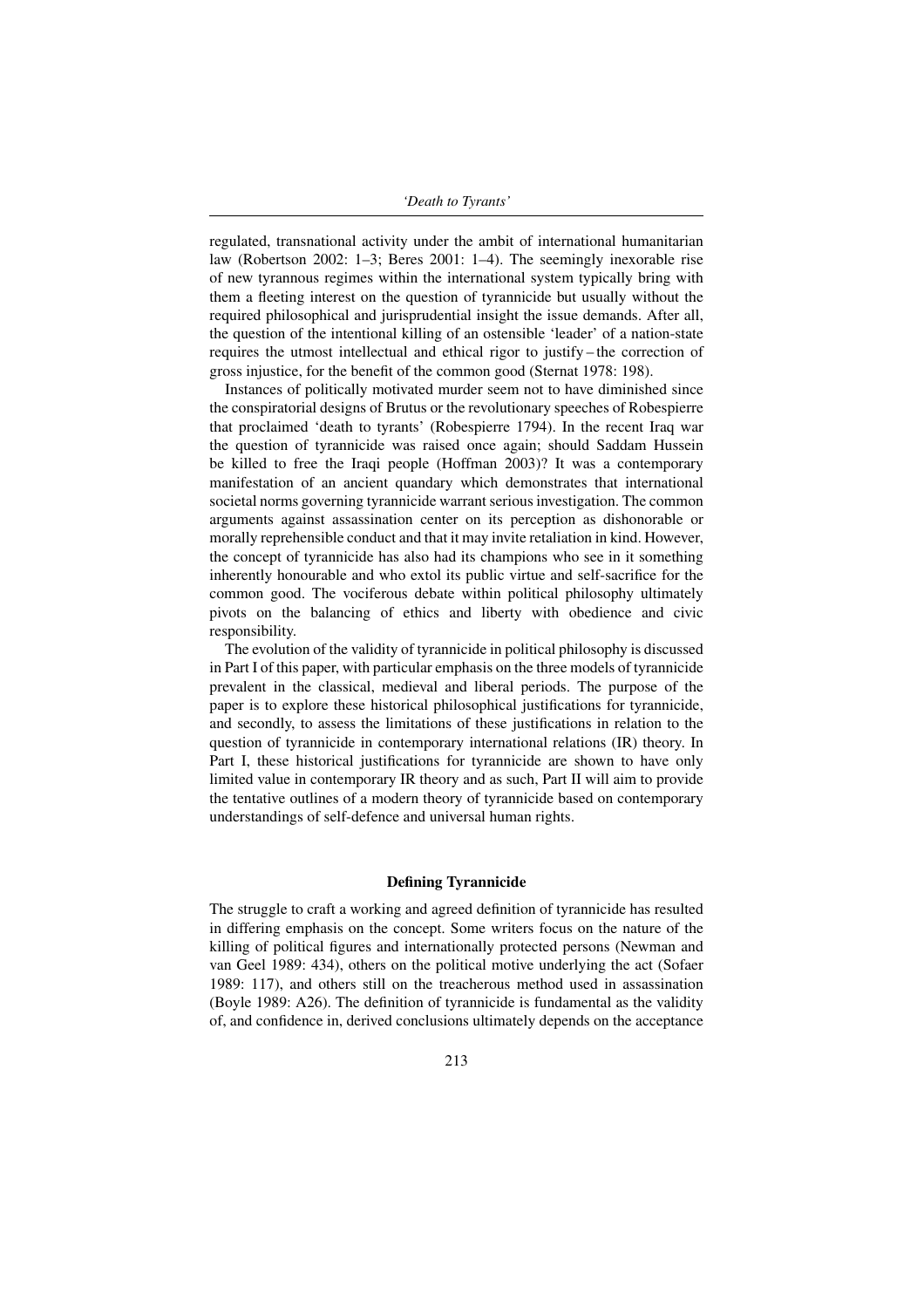*Shannon K. Brincat*

of the chosen norm and the judgment of possible infractions of it (Schmitt 1992: 632). The widely accepted contemporary meaning of tyranny is the *despotic* or *cruel* exercise of public power, and a tyrant is defined as an oppressive or cruel ruler. Tyranny connotes a political system where public power is used as a tool of oppression directed to a group from above and where state power is used systemically to violate the human rights of its citizens (Walzer 1977: 30). As such, the tyrannical form discussed in this paper refers to oppressive and cruel rulership that employs the state apparatus against its own people or segment thereof, the archetype being Hitler's Nazi Germany. Tyranny manifests itself externally through aggressive international war and internally through 'democide', the murder by a state of its own people (Wingfield 1999: 288). Under this typology, tyrannicide is considered the killing of such persons, usually committed by a private person, motivated with the dual intention of ensuring their own self-preservation and restoring freedom to the political community. As such, tyrannicide is akin to self-defence but it is far more than a mitigating circumstance or partial defence to the charge and on this basis is clearly distinguishable from all other lesser forms of resistance. This exculpatory concept of self-defence (whether of the individual citizen or the community) functions as an exoneration of the deed and, as we shall see, is the primary philosophical justification that legitimises tyrannicide. From this definition it follows that internationally assisted tyrannicide is an act of the same intention but is undertaken by a foreign state instead of a citizen. In other words, internationally assisted tyrannicide can be defined as a foreign, or third party, state(s) intentional killing of a tyrannous leader of another for the purpose of altering the tyrannical conditions within it.

#### **The Philosophical Development of Tyrannicide**

Many political philosophers throughout history have turned their minds to the question of tyranny and in the first half of this paper we shall explore the principal justifications of tyrannicide in three distinct periods, the classical, medieval and liberal, respectively. This paper, due to considerations of length, is by no means exhaustive of the literature regarding tyrannicide but purports only to trace its primary philosophical *justifications*. It will be shown that while each period had unique justifications that sanctioned tyrannicide, an underlying theme common to all was the notion of self-defence. It is the centrality of this concept that provides a possible answer to today's quandary and the philosophical impasse reached regarding the legitimacy of tyrannicide and the protection of human rights.

# *The Classical World*

The modern understanding of tyranny begins with an historical and linguistic error. Burns writes that the Greek meaning of the word '*tyrannos*' was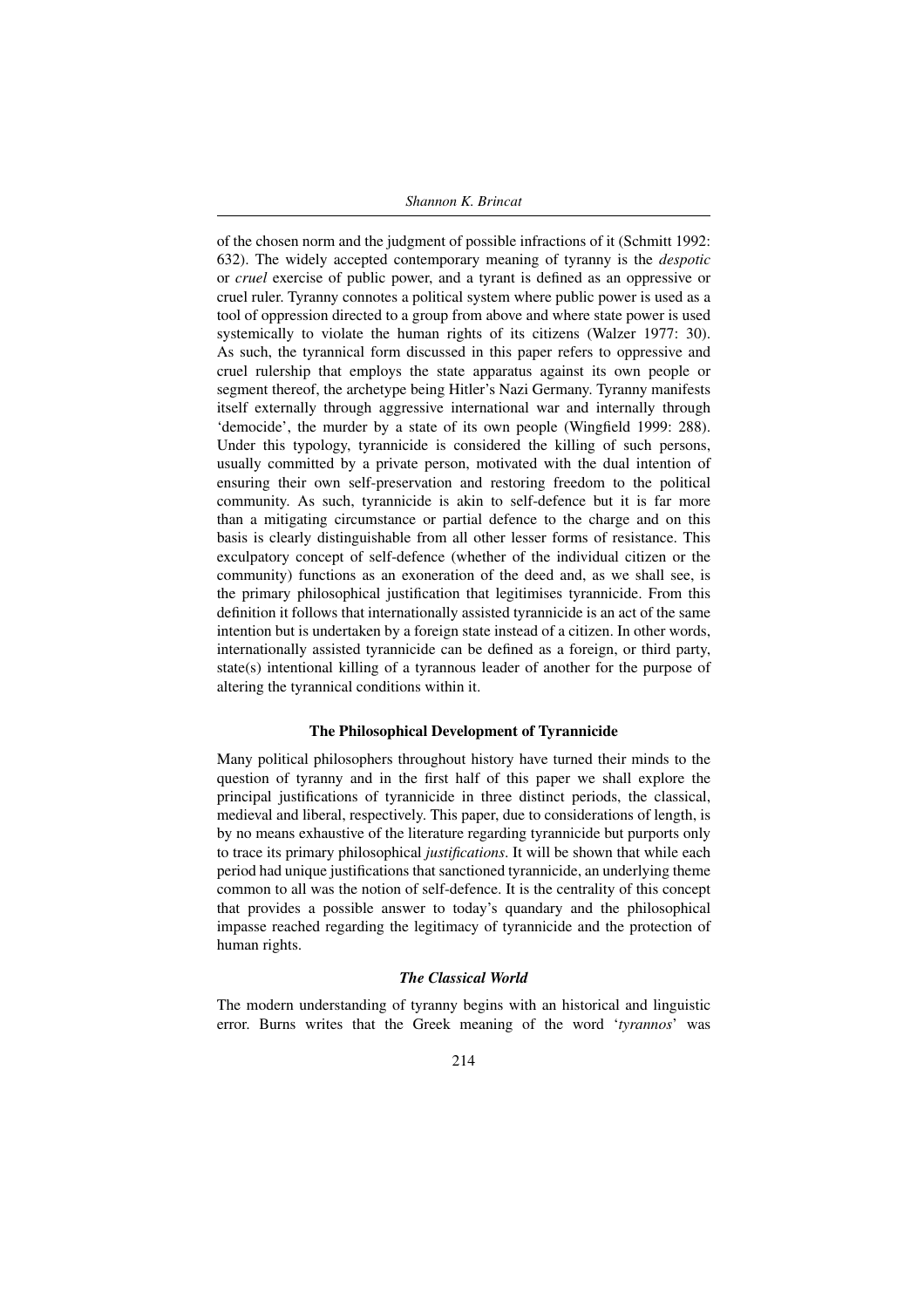originally not pejorative but rather denoted a 'chief' or 'boss' (Burn 1982: 98 ff.). It was a term that was properly applied to revolutionary autocrats, whether benign or otherwise, and served to differentiate such types of rule from hereditary monarchies and foreign despotism (*despoteia*). Consequently, '*tyrannos*' originally had none of the odious associations which it acquired in later times (Kitto 1973: 72, 105). By the Fifth Century BCE however, a distinction had arisen between a king who ruled with the consent of the governed through established laws and institutions (*basileus*) and a tyrant who did not-offering the antecedent for the word's modern inflection as the oppressive or cruel rule of one person (Mautner 2000: 577). Aristotle solidified this distinction between two types of tyranny; the tyrant by usurpation (*tyrannous titular*) who unjustly displaced the legitimate ruler; and the tyrant by oppression (*tyrannus in regimine*), the legitimate ruler who violated the law, or who used public power arbitrarily and oppressively (Aristotle 1921: Chapter 18.6).

From the sporadic emergence of the *tyrannoi* such as the first and little known tyrant Gyges, to the 'the cruelly frantic tyrant' Phalaris of Acragas, emerged the Greek view of the permissibility of tyrannicide (Ford 1985: 37). In fact, many of the philosophers of classical antiquity explicitly sanctioned tyrannicide (Caplan 1994: 2) and this permissibility was by no means limited to the Western tradition alone but extended also into China where Confucian teaching, through the writings of Mencius, held tyrannicide as permissible against monarchs whose rule was injurious to their subjects (Jaszi and Lewis 1957: 3–10). The Greek epigram 'the law is king' signified freedom in an ordered existence of established law. All citizens – and the ruler – were regarded as equal under and subservient to law, a mutual bond which the onset of tyranny destroyed (Finley 1977: 58). The Greek meaning of *nomos*, the combination of 'tradition', 'restraint' and 'acceptance' gave meaning to the political community and the place of every equal member within it. The rise of tyranny however destroyed these mutual bonds, for as Sophocles declared, there is 'no *polis* that is ruled by one man only' for the political community was the shared responsibility of all citizens (Sophocles 1957: 24 ff.). Moreover, there existed a considerable degree of reciprocity within the Greek concept of citizenship with the individual citizen being owed certain rights from his community, not merely having obligations to it. Consequently, in those times when the regime did not secure the *good life* the dividing line between politics and stasis (as an act of sedition) became very thin as the citizen could legitimately attempt to change it (Finley 1977: 54–60). As Xenophon recalled, 'instead of avenging their deaths' Greek states 'bestow great honour on him who kills a tyrant' (1891: 55). It is at around this time that the tradition of just tyrannicide began with the assassination of Hipparchus in 514 BCE, a cruel ruler who did not heed the words of his father Pisitratus who is reputed to have said that '[t]yranny is a very pretty position. The trouble is that there's no way out of it' (Frost 1995: 31).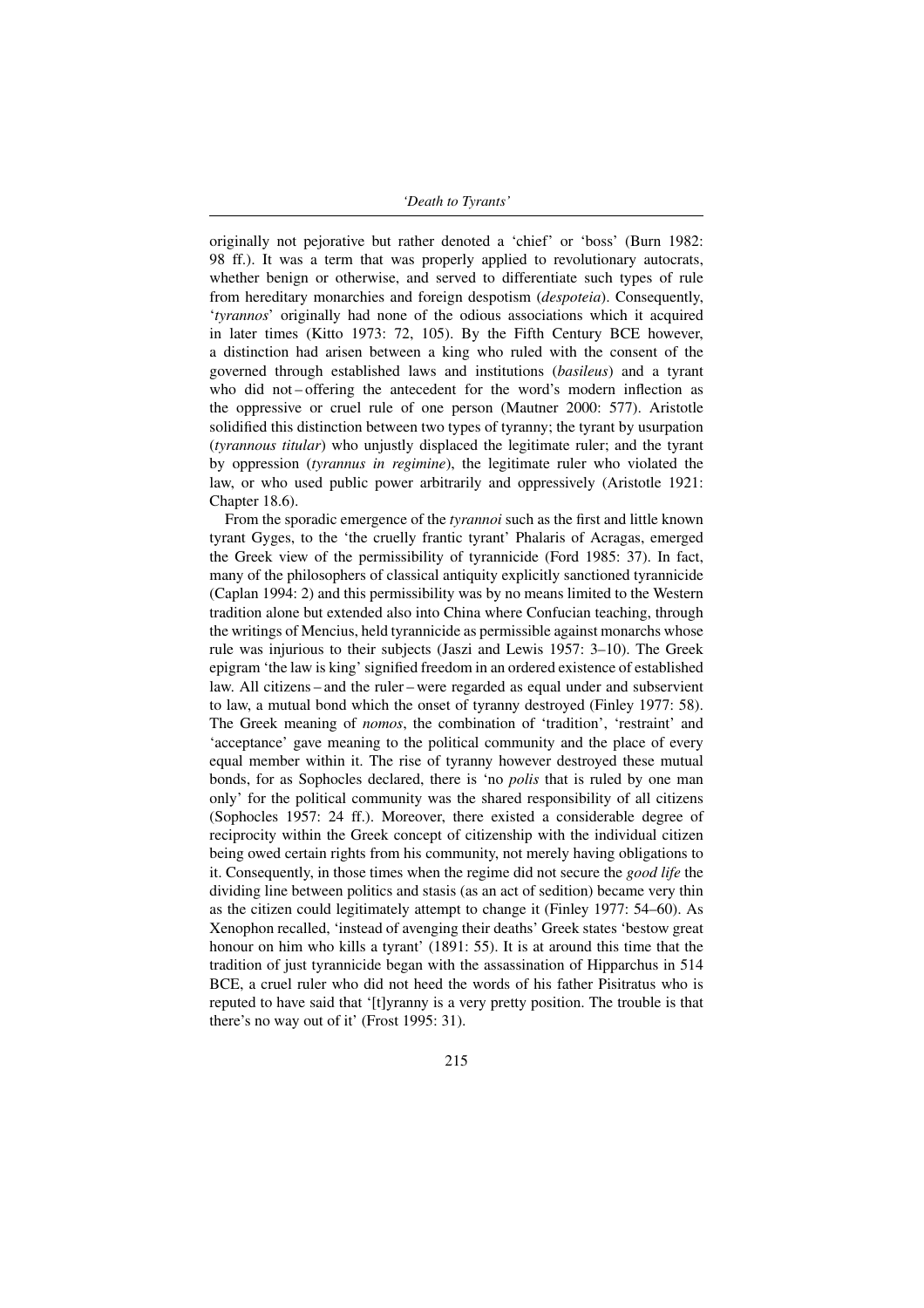# *Shannon K. Brincat*

Socrates made the first sustained inquiry into the nature of political tyranny which he associated with a spiritual disorder where the natural hierarchy of the soul and the polity were similarly disturbed (Lilla 2002: 2). Xenophon recalled Socrates' words that 'government without consent and in accordance not with laws but with the whim of the ruler was despotism' (Xenophon 1970: 220). Socrates was unequivocally opposed to the injustices of tyranny and did not assume obedience to any public law. Rather, legal obligation and obedience arose only where law had been (i) freely and honestly made, and (ii) made with good reason (Plato 1993: 49a–50a). For Socrates, the absence of both, or either, of these elements within positive law rendered disobedience as just. It followed that tyranny, connoting rule against the will of the polity, negated both the requisite voluntariness of law and its rational basis, factors which provided justification for disobedience, and in extreme situations for tyrannicide. Furthermore, for Socrates law was not made good merely because the tyrant could force obedience – it must also satisfy the dictates of individual conscience. In Plato's *Apology*, Socrates asserts that it is higher authority, associated with divinity and the individual's perception of what is right, that takes precedence over the derived authority of the city's laws – or of the tyrant (Plato 1993: xxx).

Plato adopted this Socratic belief in the capability of the individual citizen to assess and respond to political tyranny based on the dictates of conscience, defined as the individual's perception of right and wrong (Plato 1993: 6). He condemned tyranny as a degenerate political *Form* which stemmed from his functionalist perception of law that viewed the promotion of virtue (*aretai*) as the fundamental concern of any law – a view later shared by Aristotle. Tyranny is therefore placed at the base of Plato's descending scale of political systems largely due to its failure to promote the virtue of citizens and tendency to adversely affect the people (Dickinson 1950: 108). Corrupt societies, such as tyrannies, were polities that had lost sight of the common good and in which sectional interests prevailed, whether of the few (oligarchy), the many (democracy), or the one (tyranny). In distinction to these political *Forms*in which sectional interests prevailed, Plato's just society was one so constituted that the common good and well-being of the whole was secured, rather than that of any particular group or individual (Plato 1937: 648 ff., 773 ff.).

To Plato, all rulers were carried up and down in a constant flux of pleasure and pain, with tyrants wallowing in its most desultory forms, such as greed and lust. Concurring with Socrates, Plato saw tyranny as an errant condition of the soul, and asserted that the soul of the tyrant, being a slave to passion and falling to the temptation to profit from injustice, had been corrupted rendering the polity to a similar malady. Tyrannicide was therefore viewed as a natural means to correct the anomaly resulting in the *polis*, if not healing the soul of the tyrant. Passages from the *Republic*, irrefutably demonstrate that for Plato a tyrant forfeits his life (Plato 1937: 801 ff., 829 ff.). In commentaries regarding Plato there is virtually no disagreement on this point. It comes as little surprise therefore that the first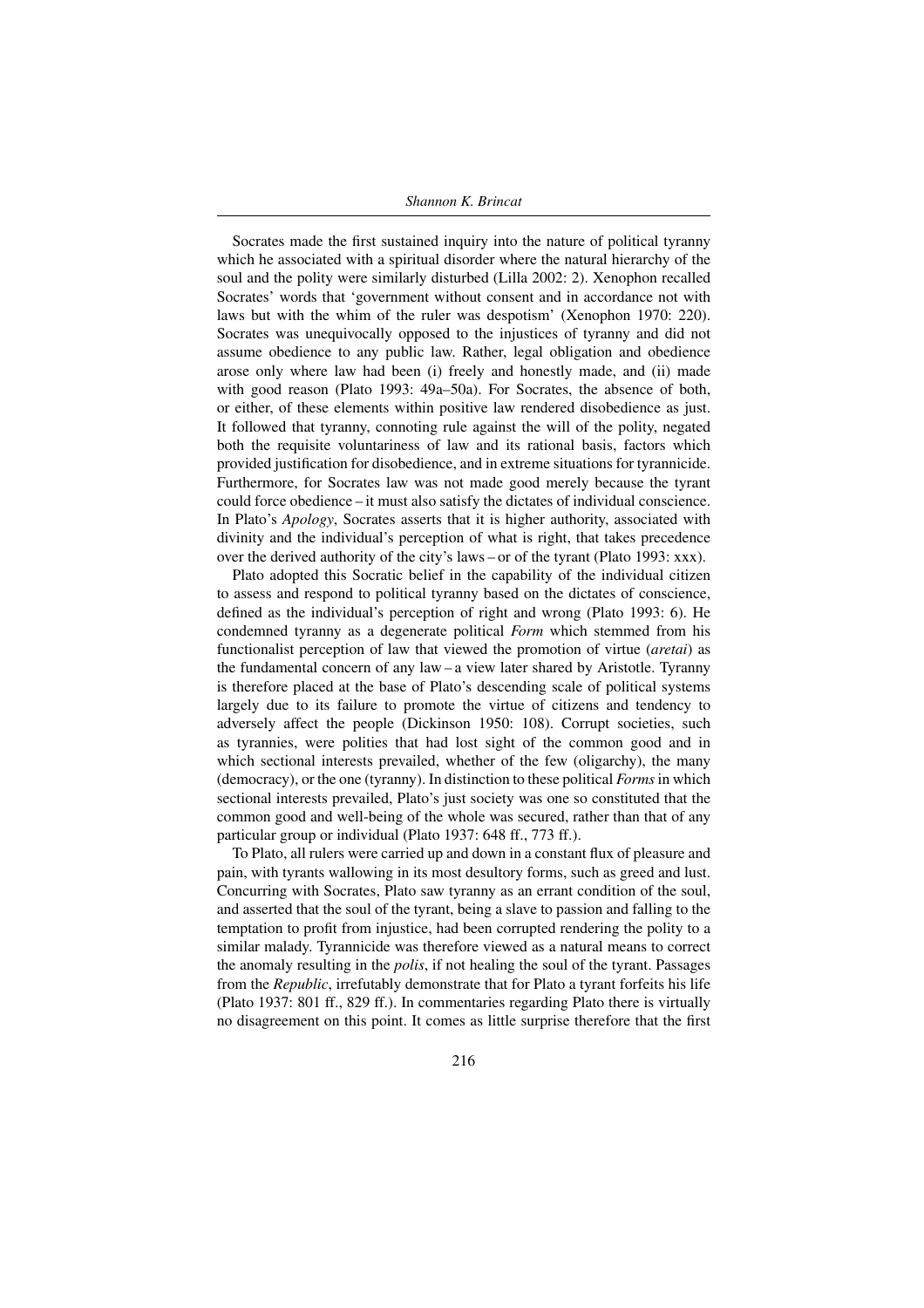genuine tyrannicide, that of Clearchus tyrant of Heraclea, was carried out by two of Plato's pupils in 353 BCE (Neumann 1957: 150).

Aristotle was in agreement with both Plato and Socrates on the permissibility of tyrannicide. However, Aristotle's observations built upon Plato's fundamental refinement of the Socratic analysis; the insight that tyranny was not limited to evil rulers only but extended to other political forms if they were lawless, arbitrary and set against the public interest (Lilla 2002: 1). Thus, Aristotle's condemnation of tyranny in his *Nicomachean Ethics* (2000: 1160b) and description of tyranny in *Politics* as a degenerate form of monarchy (1930: Book 5) can be understood as a denunciation of those political forms that deny the basic goods of public life.

Aristotle condemned tyranny for to its failure to achieve the *well-being* of, and *equality* between, citizens. Regarding the former argument, Aristotle's conception of politics, like both Socrates and Plato before him, is inherently normative and concerned with how one should act to achieve well-being (*eudaimonia*) through virtue. As 'man is by nature a political animal', it is only within the *polis* where the individual can fully realise this well-being and become, through law and justice, the 'perfect animal' (Aristotle 1930: 1253a). Consequently, the criterion of evaluation for any political system becomes a question of how well it develops the full array of individual human capacities and the well-being of all citizens (Irwin 1980). It is in securing these ends that tyranny is found wanting, for rather than preserving the happiness of the community it treats its citizens as slaves and having regard only for the interests of the ruler, tyranny becomes a 'defective and perverted' political *Form*. It is because of the curtailment of human decision-making that tyranny is condemned (Finley 1981) and is why Aristotle regards it as the worst type of political constitution incapable of leading the *polis* to *eudaimonia* (Aristotle 1930: Book III, 80 ff.).

Regarding the second argument concerning *equality*, for Aristotle all citizens were equal under the law and it was placed above all to prevent any individual ruling in their own interest and becoming a tyrant (2000: Book V, 21). The essence of Aristotelian republican virtue was the equality of status and rights between all citizens – the very existence of the *polis* depended on this proportionate reciprocity of equality, the necessary union of ruler and subject which preserved both within a constitution of freemen and equals (2000: Book V, 29). It was the imbalance in equality that resulted under tyranny that ultimately provided the Aristotelian validation of *stasis*, a legitimate attempt by citizens to regain equality within the *polis* (1930: 1301b). In such cases, Aristotle praised tyrannicide as just and bestows great honour 'on him who kills a tyrant', whether it is of the usurper (*absque titulo*) or the legitimate ruler who violates the law (*quoad exercitio*) (2000: 36). Aristotle held that either usurpation or misrule may offer grounds for tyrannicide but only where there was no other discernable remedy. He saw tyrannicide as an elite action (the doctrine of *melior pars*)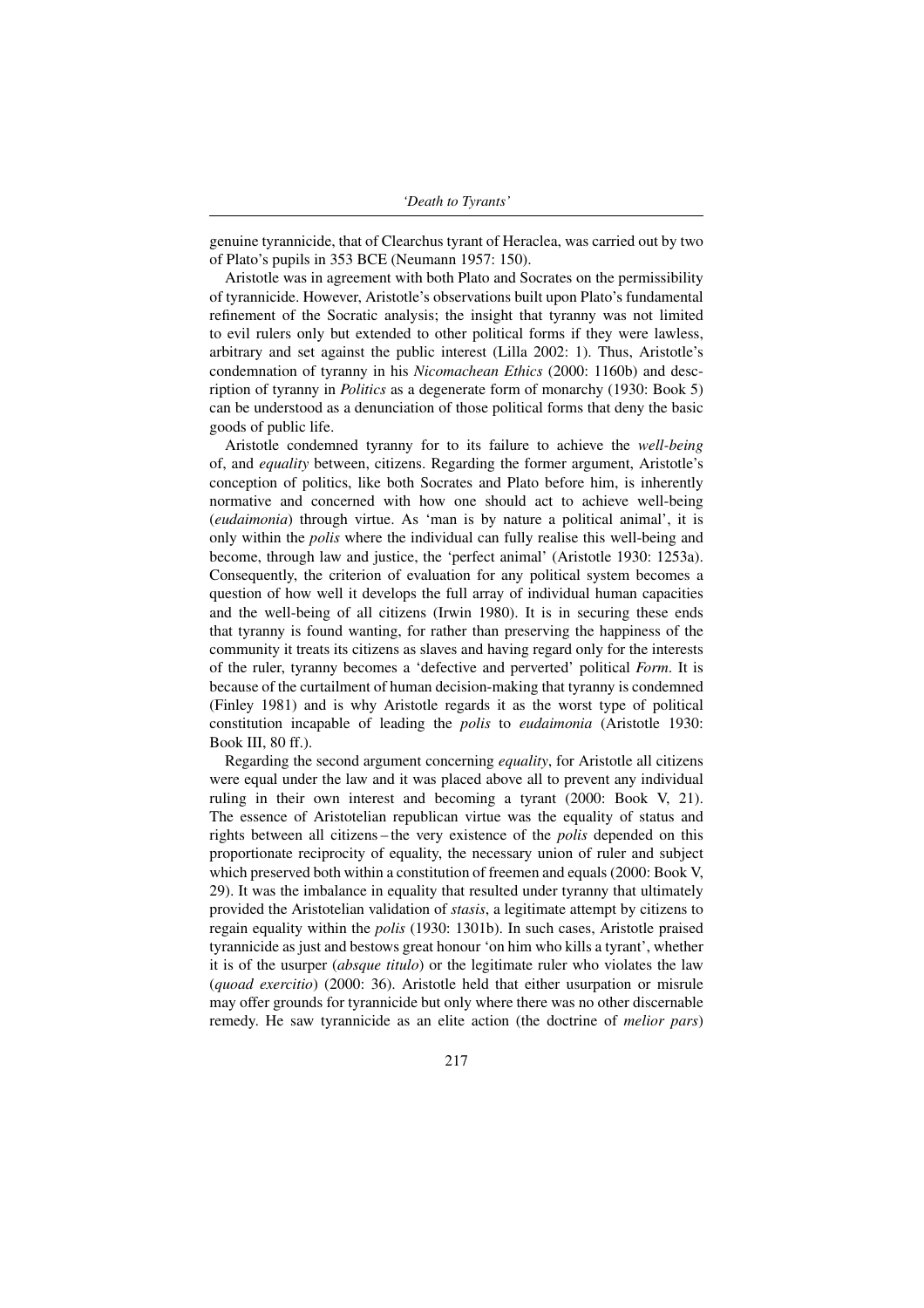because elites enjoyed better access to strike at the tyrant even though such elites may possess other motives rather than acting solely for the public good (Ford 1985: 46).

This Greek endorsement of tyrannicide was carried into Roman legal philosophy where tyranny was conceptualised as a system that placed citizens in a condition analogous to slavery, defined under Roman law as someone who lives subject to the will of another (Ford 1985: 46). For example, prevailing historical opinion of Caesar's assassination holds that the conspirators were intent upon restoring republican liberties by doing away with a despotic usurper (Parenti 2003: 276) – a clear parallel with the Greek validation of tyrannicide. This Roman acceptance of tyrannicide is most strongly evidenced in the writings of the staunch Republican Cicero. His important contribution was to justify tyrannicide largely on the basis of natural law principles. For Cicero, natural law predated any state formation or positive law and was a universal norm which all men, by virtue of their humanity, equally possessed. As such, unjust laws could not be made just simply by virtue of their enforceability, or the fact that they were enacted by the sovereign. Rather, for Cicero, laws are just only if, and when, they accord with the precepts of natural law. For Cicero tyrants who formulated 'wicked and unjust statutes' put into affect anything but laws, for 'law' inheres the principle of choosing what is true in accordance with the universal dictates of justice (1971: 44–55).

During such times of tyranny where natural law has been affronted, justice imperiled and the equality of citizens destroyed, Cicero admits that there can be no 'fellowship' between citizen and tyrant (1971: 55). Failing the diminution of the power of Consuls and in the absence of a higher authority capable of passing judgment on the tyrant, he acclaimed tyrannicide as virtuous, asserting that it is not repugnant to despoil 'those whom it is a virtue to kill'. He goes so far as to make the analogy that tyranny is a pestilence on the body politic which, because it injures the rest of the body, should be severed (1991: 34 ff.).

As this survey has revealed, the socio-political norms prevalent during the classical period condemned tyrannical rule as it did not develop the *aretai* of its citizens but sought only the aggrandisement of the ruler and as such, did not lead the community to *eudemonia*. For the classical philosophers, the tyrant was despised as being a slave to passion, incapable of reason, and perceived as parasitic on the body-politic. Tyrannicide was widely accepted under this classical model as the life of the ruler was defined in accordance with their concern for the welfare and virtue of the political community – if their rule was injurious, they could be legitimately and violently deposed. But what can we today take, if anything, from this model? The attitude of the classical philosophers to the permissibility of tyrannicide was closely tied to the importance they attached to public life, their general belief that man exists predominantly as a citizen of the *polis*. Tyrannicide was merely a logical extension of the postulate that if man's life was primarily public then the ruler's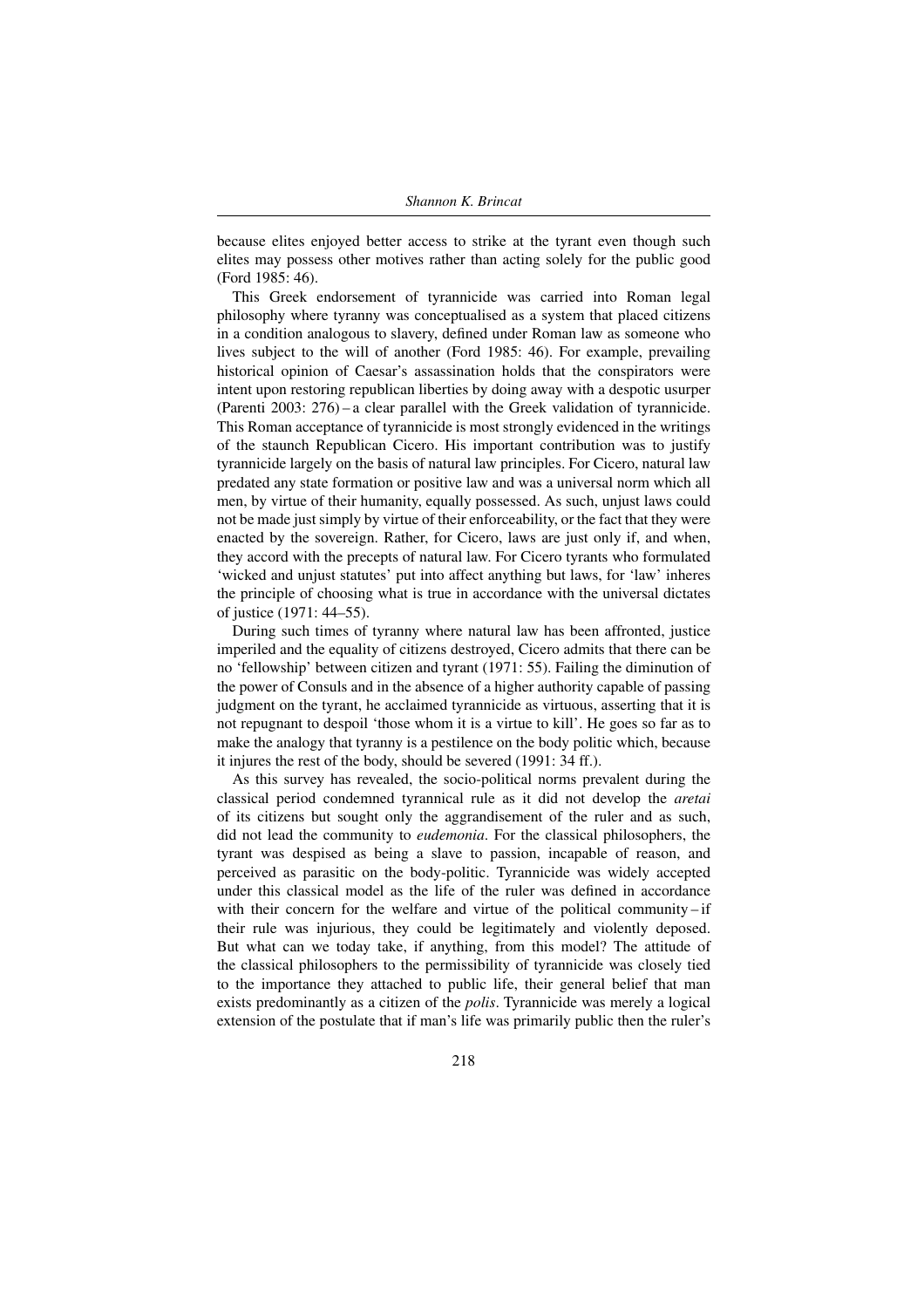life was dependent upon his usefulness for the *polis*. And yet, there exists a vast disparity between the social ontology of the classical period and modern political thought – theirs was simply a worldview we no longer accept. For us, the human being is believed to exist primarily as an atomised individual, detached in many aspects of their existence from their social and political community. Moreover, political leaders today are considered less directly responsible and accountable for their actions than in the highly functionalist and personal nature of rulership in the classical world. These fundamental differences in socio-political norms concerning the private/public dichotomy and the meaning of leadership suggest that we may not rely on the postulates of classical philosophy as justification for tyrannicide in the present.

However, the classical model does seem to resonate with modern liberal constitutional principles that emanated from historical resistance movements to tyranny, in particular the *Magna Carta*, the *Declaration of the Rights of Man*, the *Declaration of Independence*, and the *American Constitution*. Other instruments, such as the *Grundgesetz für die Bundesrepublik Deutschland* (1949: Article 20 GG) and Article 147 of the *Constitution of Hesse* (Lewy 1960: 595) actually make provision for such a right of resistance – even the *Universal Declaration of Human Rights* can be interpreted as alluding to such a right (UDHR 1947: Preamble). Within the core of each of these documents appears an endorsement of the right of resistance against the illegitimate use of sovereign power. Many of the founding principles of modern democracies can in fact be traced to the acceptance of the legitimacy of self-defence against unjust rule and which are largely reminiscent of the classical viewpoint and its permissibility of tyrannicide. Moreover, there is a certain synergy between the classical model and the traditions of modern democratic states that maintain a conception of leadership based on principles of representation and concern for the public good. Yet, despite this seeming convergence, the classical model is no longer tenable and cannot provide the normative basis for a contemporary theory of tyrannicide. This is not only because of the bifurcation of the public and private spheres in modern society but because of the matter of *judgment* in determining the necessity of self-defence and the validity of tyrannicide. In the classical model the individual had a clear mandate for tyrannicide under both positive legal norms within the *polis* and under the wider normative purchase of natural law sentiments. Where the tyrant threatened one's life, or that of a family member, there was an indisputable right of individual self-defence which exonerated acts of tyrannicide. However, the status of the perpetrator of tyrannicide is far more ambiguous within modern democracies. The status of natural law has been much undermined and without a clear endorsement of the right to tyrannicide through grant of positive law or constitutional provision, it is spurious to claim an exact correlation between the concept of self-defence in classical antiquity and now. Despite certain conceptual affinities in our understanding of self-defence and that of the ancients, the romantic appeal of the classical model remains just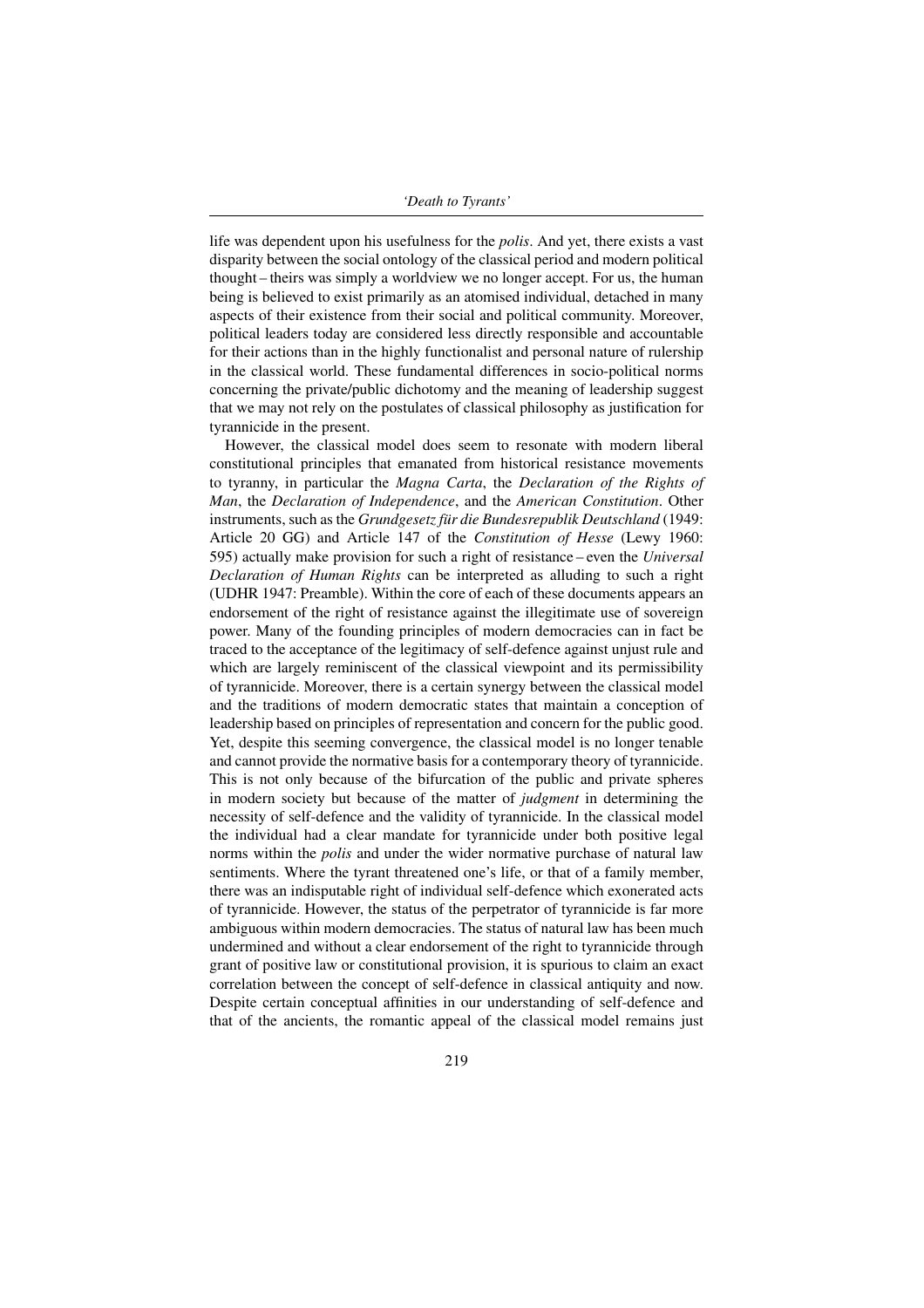that and cannot adequately serve as a thorough contemporary justification of tyrannicide – it must be abandoned, or at a minimum, substantially revised in accordance with today's jurisprudential standards of self-defence.

#### *The Medieval Model*

Whereas the classical philosophers provide a cohesive position advocating the permissibility of tyrannicide, medieval theorists offer at best a fractured perspective, resulting from the attempt to reconcile contradictory Biblical passages and Church doctrine on the question. With the onset of Christianity other considerations such as the duty of obedience, sin, and the relationship between temporal and secular rule began to take precedence over the emancipation of citizens from tyrannical enslavement. However, the majority of key theologians such as Aquinas, Suarez and Mariana, generally held that private individuals have a tacit mandate of tyrannicide under natural law principles when no other means of ridding the community of the tyrant were available.

It was Augustine who first broke the consensus of the classical philosophers regarding the permissibility of tyrannicide, when he adamantly rejected it as a right and claimed that nobody may arbitrarily kill a fellow man, not even a condemned criminal (Neumann 1957: 150). The state and positive law were held to be inferior to divine morality and were subordinate to God's higher law and consequently, Augustine was little concerned with the effect of tyranny on the temporal lives of citizens (1976: 140). Augustine's sole exception to this general prohibition on tyrannicide was where the preservation of the temporal order and the worship of God – the only true way to happiness – was jeopardised by secular rule (1961: 207 ff.). That is, Augustine opposed political obedience *only* where good, monarchical moderation had been replaced with adverse interference by the state in spiritual matters. If a tyrant were to infringe upon God's worship then tyrannicide would be a legitimate corrective. And yet, even where the state had overstepped this bound, Augustine permitted tyrannicide only where there was authorisation by a just law or a special command by God – two factors that acted as an enormous practical restraint on tyrannicide (1976: Book I, Chapter 17, 21; Book V, Chapter 12, 21).

Aquinas offered a limited acceptance of tyrannicide which perhaps unintentionally contradicted Augustine's work. Overall, Aquinas finds in favour of tyrannicide where the positive law of the tyrant opposed the principles of justice in relation to natural law, a tradition begun by Cicero. For Aquinas, tyranny is the most unjust form of government because it is directed to the personal interest of the ruler who oppresses by might instead of ruling by justice, and who seeks his own aggrandisement rather than the good of the multitude subject to him (1969: 178, 181). For him, 'the princes of the earth' are instituted by God *not* that they may seek their own profit but in order to ensure the common well-being and it is on the basis of this belief that Aquinas constructs a system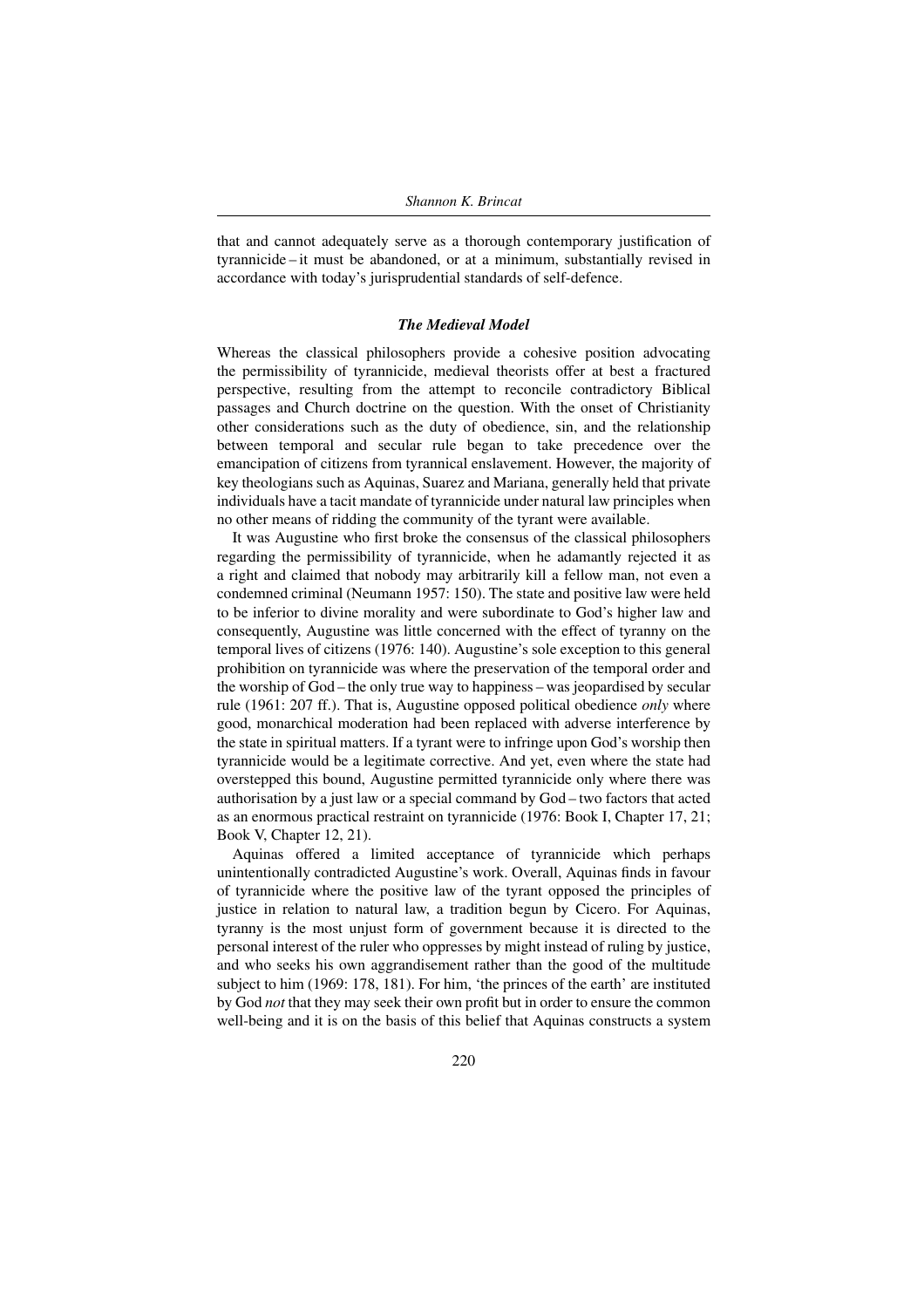of guarantees to save the state from governments that are opposed to natural law (1935: Lib. I, c.6). For Aquinas mutual love is commanded by divine law which requires the necessary formation of a civil community that is 'united with regard to that which is common' (1935: Lib. I, c.1). This notion of the common good holds that any arbitrary intervention on the part of the ruler that would be destructive of individual good and liberty would be contrary to this provision and the 'eternal law' which governs the rulers themselves (Aquinas 1985a: Ia IIae q 96, Article 3). This analysis is then extended in *Sentences* where Aquinas develops his argument that 'Christians are not held to obey secular powers, and especially tyrants' because they have been made the sons of God and are therefore 'free everywhere'. Through a series of objections and counters Aquinas concludes that like the Holy Martyrs who 'suffered death rather than obey the impious orders of tyrants', 'when there is no recourse to a superior by whom judgment can be made . . . then he who slays a tyrant to liberate his fatherland is praised and receives a reward' (1985b: Distinction 44, Question 2, Article 1). Similar to the conception of freedom under Roman law, Aquinas likens the state of tyranny to slavery (1985a: Vol. 41) and claims that there is no difference between being subject to a tyrant and being ravaged by a wild beast (1988: 20).

For Aquinas, the mere will of the ruler does not necessarily have the force of law as in accordance with the Gelasian concept of the twin authorities (spiritual and temporal); the positive civil law of the state (*ius civile*) is inferior and subordinate to natural law and the morals of society (*ius naturale*). Over the spiritual order, temporal authority has *ab initio* no jurisdiction. If, at any point, positive law defects from the law of nature it becomes a perversion which a citizen may legitimately refuse to obey (1985a: Ia IIae, Question 95, Article 2). Moreover, the ruler is *vice gerens* of the people and does not have the power to frame laws except as representing their wishes (1985a: Ia IIae, Question 97, Article 3). Tyranny therefore exceeds its secular authority and the tyrant forfeits the loyalty of the community having not ruled for the common good as the office requires. For Aquinas the tyrant by usurpation is not a true authority and a tyrannical law has the character of an act of violence that appears legally authoritative only because it is a dictate of a superior over his subjects (1948: 633). Quoting Augustine favourably, Aquinas finds that an unjust law 'is considered to be no law at all' and does 'not bind in conscience' (1988: 53–5). In effect, the commands of the tyrant cease to be law as they do not accord to natural law or the common good and may be legitimately disobeyed. For Aquinas, subjects have no duty to obey laws under any regime marked by injustice or usurpation, and it is during such times where the state is the '*egoime* of a band of brigands', that he is permissible of tyrannicide (1988: 71–3). While Aquinas strongly favoured non-violent means of resistance to tyranny and counseled prudent toleration in cases of 'mild tyranny', in conditions where the tyranny is extreme he justifies tyrannicide as necessary for the welfare of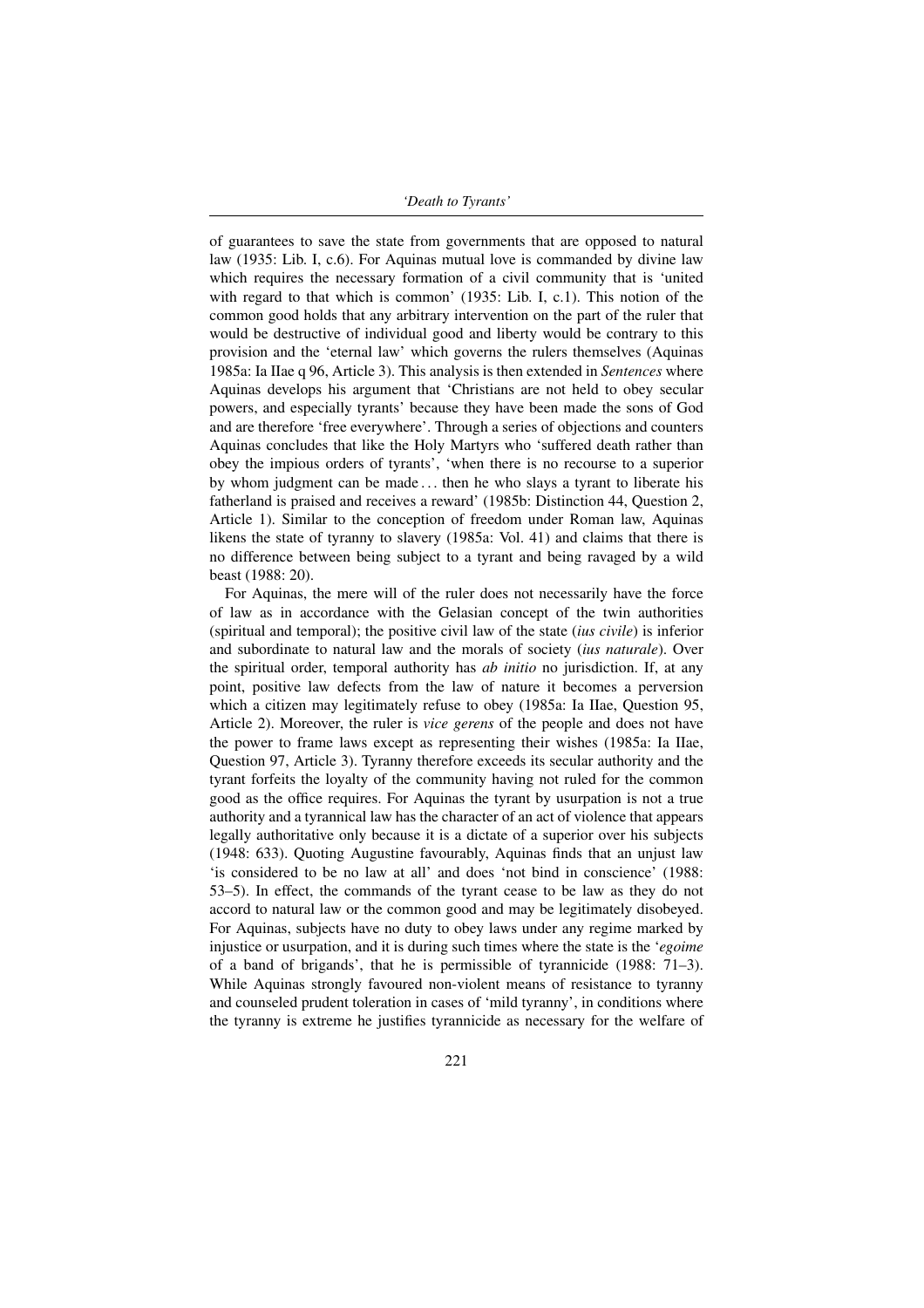*Shannon K. Brincat*

the whole community 'for *a little leaven sours the whole lump*' (1985a: Vol. 38, 23). Based on certain Biblical passages such as Ehud's killing of Eglon, and Moses' murder of the Egyptian slaver, he claims that 'it is praiseworthy to deliver a multitude from tyrannical rule' (1985a: Part II, Object 3, Question 42). Aquinas emphasises that where the "'good" stand to gain security, the wicked may be legitimately killed' and at such times the overthrow of tyranny does not have the character of sedition. Rather, it is the tyrant that is guilty of sedition since he encourages discord among his subjects (1988: 65 and 103 ff.). This is the basis of Aquinas' restrictive view of the legitimacy of tyrannicide (Gilby 1958). However, extending Aristotle's doctrine of *meloir pars*, Aquinas recommends that opposition to tyranny be entrusted to those institutional bodies that have the right to do so, rather than the individual (1985a: Question 97). The problem with this last criterion however, is that it fails to anticipate that under tyranny such bodies are likely to have already been subsumed under the tyrant's control and therefore rendered incapable of resistance.

Moving on into Counter-Reformation literature, Suarez and Mariana shared Aquinas's view regarding the permissibility of tyrannicide. Their important contribution was to base their conclusion on the 'derived authority' of the legitimate ruler which they claimed emanates from the people rather than natural law. This socio-political argument concerning the relationship between citizen and ruler informs those of the later liberal philosophers. Suarez argued that the civil ruler obtains authority from the consent of the community by their 'special volition' to form one political body (1944: Vol. II). The power of the sovereign to make laws is that transferred to him by the community and the ruler acts in a corporate capacity to this end (Skinner 1978: Chapter 5). This power is held in common and does not reside in any specific individual but in the community as a whole, and cannot therefore be deferred to any one prince – or tyrant. Consequently, Suarez found violence readily permissible against the usurper as the community had not consented to his rule and was not obligated to him and yet he remained far more reticent regarding violence against the tyrant *in regimine* (1944: Vol. II).

Mariana shared Suarez's general argument that in the advent of tyranny the people may revoke the ruler's authority, depose, and in certain circumstances kill him. Both writers validated the right of resistance on the grounds that political power is invested in the people and is delegated, not inherent, in the ruler (Mariana 1948). However, Mariana bypassed the distinction between tyranny by usurpation and conduct, arguing for every individual's right to kill tyrants with certain restrictions. As with Aquinas, Mariana believed that the people ought to bear with a tyrant as long as possible and to take violent action only when tyrannical oppression had surpassed all bounds. Similarly, he agreed that tyrannicide was valid only where public judgment could not be given and insisted that tyrannicide be public rather than conspiratorial in method. Importantly, Mariana stipulated that an integral factor in assessing the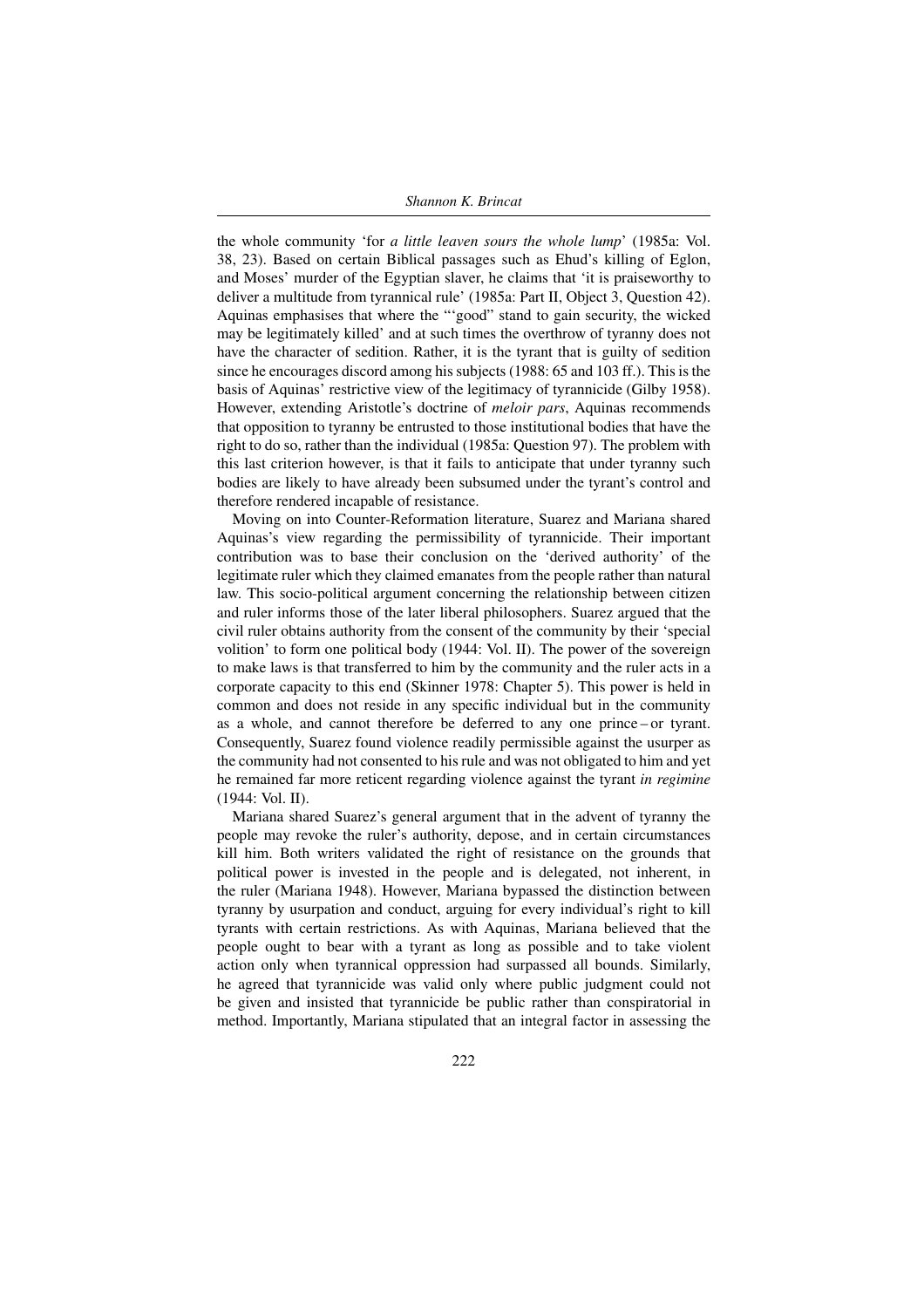just nature of tyrannicide was the probable improvement in civilian life after the removal of the tyrant, citing with approval the convalescence in Roman life after the tyrannicide of Caracella (207 AD) and of Domitian (96 AD) (Connell 1970). Following similar reasoning to Aquinas, Mariana asserted that there is no sedition in tyrannicide unless the polity is disturbed so inordinately that citizens suffer greater harm from the consequent disturbance than from the tyrant's oppression. If these requirements are satisfied, then Mariana claims that proportional force as used by the tyrant in assuming power is legitimate against them (Mariana 1948).

In distinction to the permissive view of these Jesuit thinkers who purposefully depreciated the royal while exalting the papal prerogative, Reformation philosophy on tyrannicide is divided between the submissive doctrines of the Gallicans and Anglicans, and the nascent Republicanism of the Puritanist branch. For the French Gallicans the advent of tyranny could not release the nation from the dutiful obligation of obedience – the popular notion held that if the rulers are as wolves, the Christians must show themselves as sheep (Lecky 1913: Chapter 5). Similarly, Anglican doctrine avowed complete submission to whosever ruled the state, leading to Taylor's expressed resignation to tyranny: 'let the powers set over us be what they will, we must suffer it and never right ourselves' (Lecky 1913: 2). Yet, whereas Gallican and Anglican doctrine advocated submission to tyranny there was an equal tendency within Reformation thought which contained a political predisposition to Republicanism and argued for the permissibility of resistance to tyranny (Calvin 1954: Book IV, Chapter XX). For example, von Hutten interpreted Reformational tenets mainly as principles of liberty, emancipating men from both intellectual and political tyranny (Lecky 1913: 164). Similarly, Puritanism advocated the principle of popular election and, based on Biblical authority, held the reform of the world as their Christian duty. This included the right to openly defy established laws and with armed force to accomplish what they believed was right, which could have included tyrannicide (Berman 1983: 31 ff.). Such ideas were to resound strongly within liberal theory regarding tyrannicide.

Though Luther and Calvin shared the belief that to rebel was to dispute against the order instated by God (Luther 1983: Vol. 44, 45) both writers may be interpreted as permitting tyrannicide in certain circumstances (Luther 1983: Vol. 46; Vol. 45: 113). Luther held that only the whole community could condemn the tyrant to death (Waring 1968: 14–16) but Calvinist principles provided for a 'duty of resistance to tyrants and the right of deposing kings' (Wight 1992: 11). Similarly, Calvin openly permitted the right of resistance by those organs of government entrusted with restraining Monarchical power, such as the Estates, and though he denied the right to kill a tyrant, he did suggest that resistance might be authorised by a representative council (Neumann 1957: 159). Furthermore, Calvin anticipated the Cromwellian rebellion of his intellectual heirs when he wrote that God restrains tyranny by either replacing the tyrant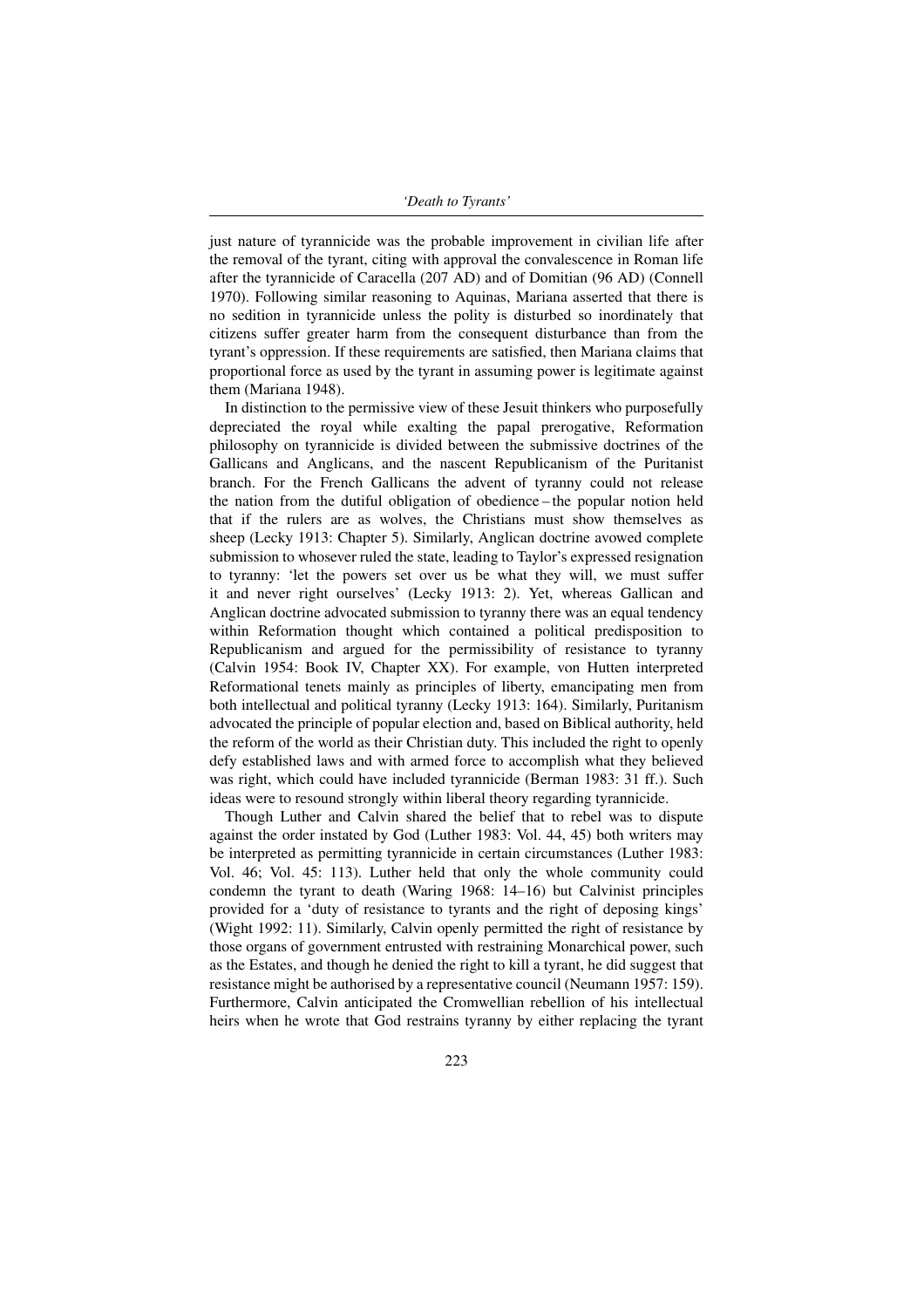with another or by raising up within the community open avengers who rid the people of their tyrant (Calvin 1954: 31).

It was Calvin's validation of the right of constitutionally enacted bodies to resist monarchical encroachment that led later Calvinist and Puritan thinkers to find in favour of tyrannicide. Knox, taking a liberalist view of Reformation principles like von Hutten, affirmed that it was the duty and even the right of the nation to condemn the Queen (Knox quoted in Lecky 1913: 164) and he defended the right to establish the true religion against the sovereign by force if necessary (Knox 1994: 3–47). The right of resistance was unquestioned in the interpretation of Calvinism by the Protestant *Monarchomachs*, such as in either Ponet's or Goodman's open defence of tyrannicide in England (Ponent 1942), or in the theoretical defence of tyrannicide by Boucher and Languet in France (MacCaffrey 2007: Vol. I, Chapter VI). They held that a heretical prince was an outcast in the eyes of God and hence enjoyed no divine protection against tyrannicide (Ford 1985: 151). The most trenchant supporters of Calvin willingly declared war on tyrannies against God (Lecky 1913: 194 ff.) though their contemporary critics, Bodin and Barclay, argued that such resistance would more likely lead to further tyranny rather than freedom (Bodin 1992; Barclay 1954).

Consequently, we see that throughout the medieval period that the consistent philosophical justification for tyrannicide was premised on natural law doctrines and yet that the consent or disapproval of God's higher law was invoked with equal vigor on either side of the debate. In evaluating this model in terms of its adequacy for a contemporary theory of tyrannicide, a key benefit of natural law theory lies in its appeal to universality, the notion of an allencompassing right of humanity that could validate all forms of resistance against breaches of natural justice by temporal leaders. Such a wide ambit would be of fundamental importance to help establish an international basis for a contemporary theory of tyrannicide. However, the appeal to natural law is a philosophical endeavour fraught with peril. The fundamental problem is that any right derived from a conception of natural law is impossible to objectify and thus philosophically arbitrary. The invocation of natural law immediately assumes a mythical picture of humanity, endowed with whatever characteristics the theorist deems as important and who then deduces a host of norms, rights and laws from this unproven caricature, which is subsequently abstracted back down to the individual. As expressed by Marx in his denunciation of natural law doctrines, '[t]he person is divested of their individual life and endowed with an unactual universality' (Marx 1971: 11). Neumann refutes natural law by arguing that the opposite view to what is posited as natural law is always equally conceivable, quoting Hegel, 'the guiding principles of the *a priori* is the *a posteriori*' (Neumann 1957: 156; Hegel 1999: 111). Rousseau's objection to the natural law theorist was that he 'begins by casting about for the rules which, in their own interest, it would be well for men to agree upon; and then,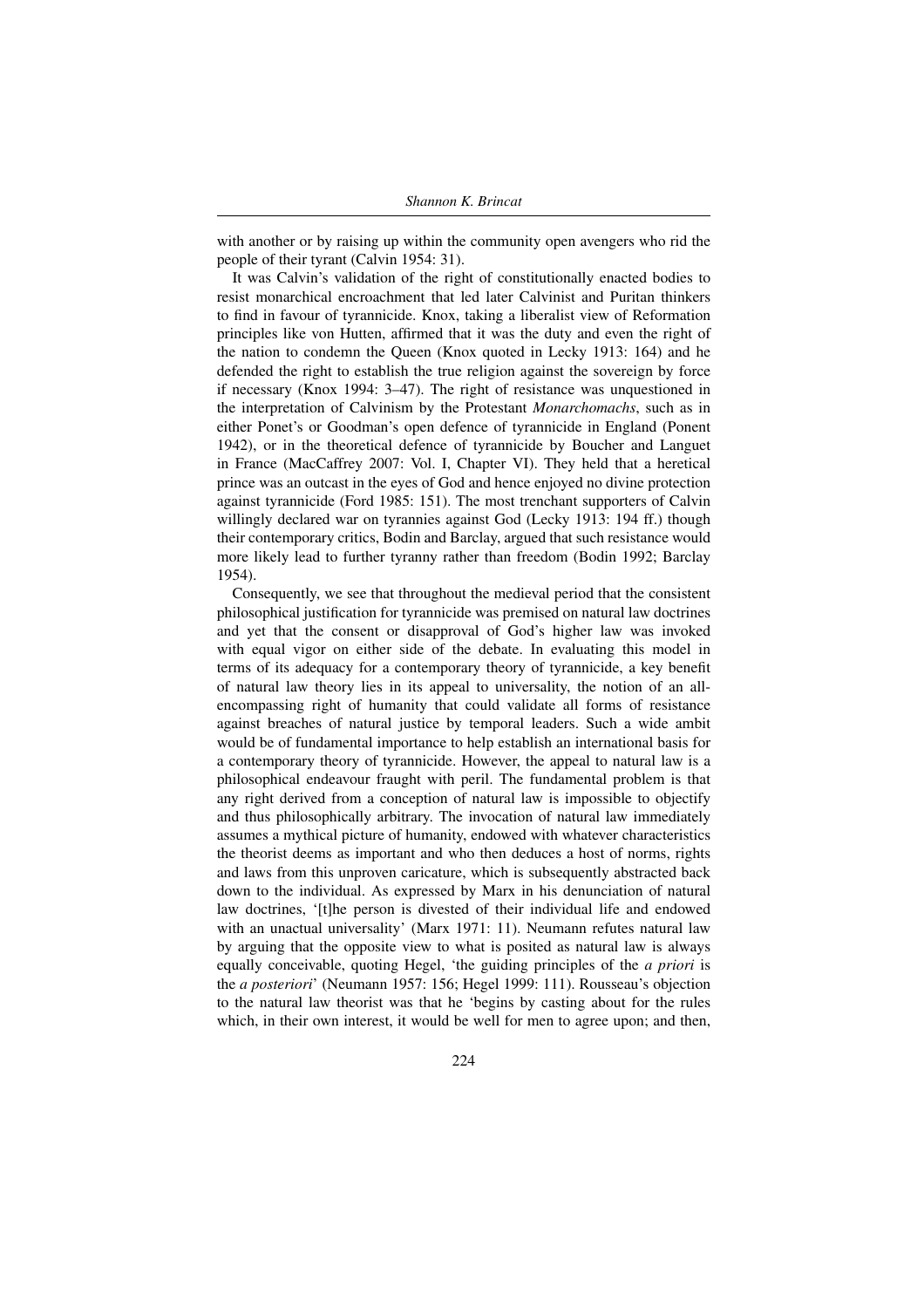without any further proof ... proceeds to dignify this body of rules by the name of Natural Law' (Rousseau quoted in Vaughan 1939: 177–8). Yet any argument based on natural law cannot escape 'Hume's Fork', the dichotomy between the relation of ideas and matters of fact, between an assumed natural law and what humankind actually is. Empirical reasons do not prove the superiority of a moral commitment as no purely factual statement can prove an ethical conclusion (Lewy 1960: 591). Hume shows us that there is no intrinsic, rational necessity that binds us to the rules of justice that a system of natural law deems appropriate. In natural law, a reasoned system of justice is subordinated to an arbitrary inference of human nature which is unprovable and therefore unsatisfactory (Hume 1973: Book Two, Part 1). Moreover, an assertion of the fundamentality of natural law does not mean that humankind in practice wields what the natural law theorist would regard as their due. That is, from the belief in natural law, no matter how stridently maintained and how vociferous the plea, no right necessarily follows. As stated by Lewy:

Whether man will enjoy certain basic rights depends on his own ability to achieve such rights in political society. The universe is indifferent about whether he succeeds in this struggle, and the affirmation that man qua man must have rights is wishful thinking. (1960: 590)

Alternatively, one could accept natural law as a normative system without any institutionalisation, that is, as a set of principles without a specific body or corpus of law – an all-pervasive natural law system determined by each individual. Under this model all persons could execute Godwin's 'decrees of immutable equity' without question (Godwin 2007: Chapter III). The problem with this argument however, is that the individual would be thus empowered to determine their personal conception of natural law against what others determine it to be. As Neumann rightly illustrates, we are then left with the Kantian problem of balancing the competing needs of the state and the individual (1957: 154). The practical difficulty of relying on individual conscience, or by insisting on the personal normative character of the justification of resistance, is that such arguments could lead to the legitimising of private acts of tyrannicide without any objective criteria. Such a pernicious outcome would be wholly incompatible with civil government as all governance would become impossible were the individual allowed to resist the state whenever it did not accord with their private convictions. For certainty of action and consistency, defined criteria and conditions are necessary in order to legitimate authentic cases of tyrannicide from other forms of political killings. Without such objectivity, John Wilkes Booth could have been exonerated in accordance with his personal convictions. And yet, the opposite position that would deny the ability of individual conscience to decide the legitimacy of tyrannicide would create an outcome that is equally unsatisfactory, for if the individual is forced to act on the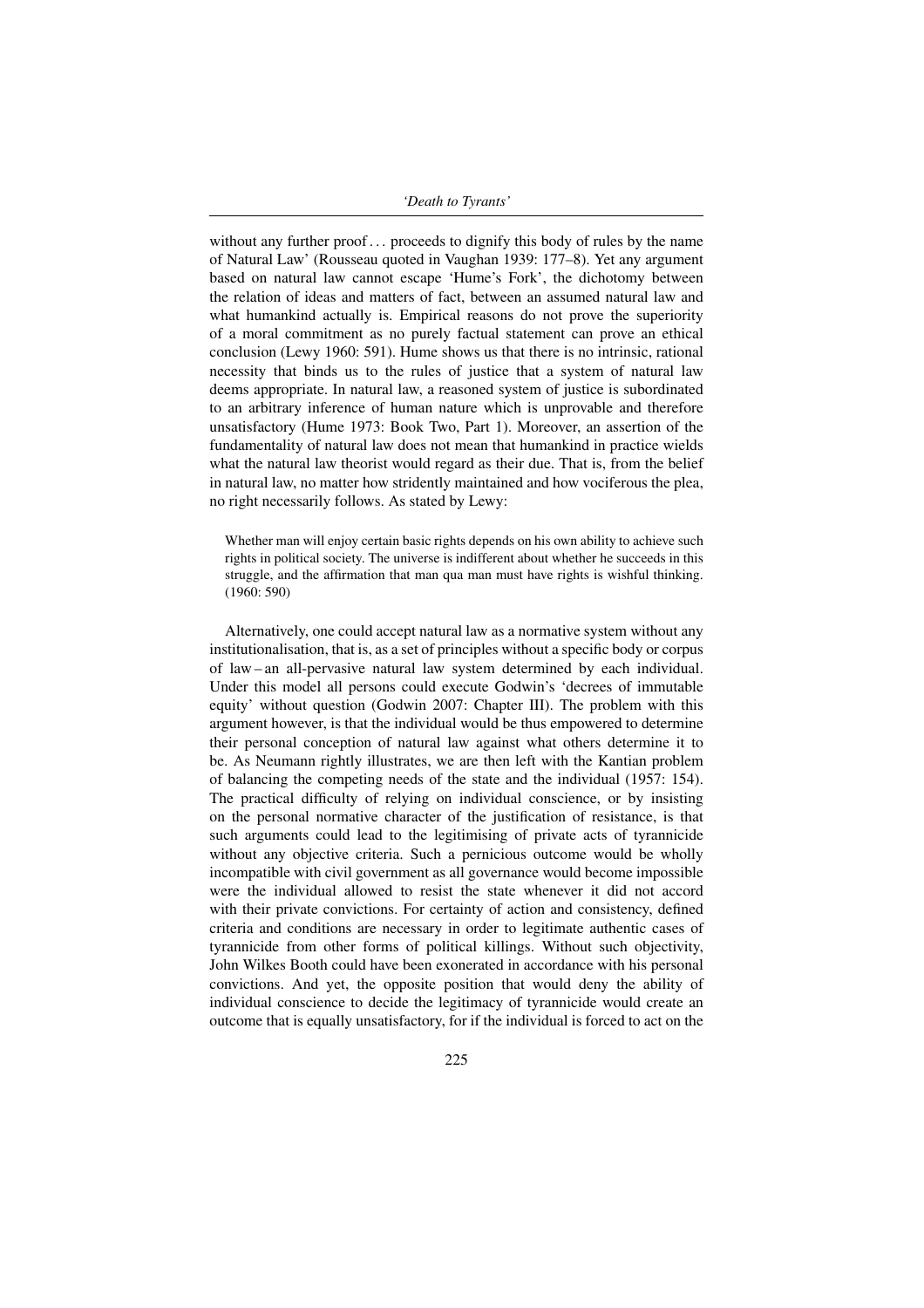commands of the sovereign, regardless of whether these commands are just or equitable, would allow the state to trample the liberties of the individual without recourse. So how are we to balance the ledger?

Beginning with the doctrine of natural law, Kant ended by advocating absolute submission to sovereign authority in the determination of individual freedom. For Kant, freedom was regarded as the independence from the compulsory will of another, insofar as it can co-exist with the freedom of all according to a universal law (1990: 56). Yet the ultimate determination of whether an individual's freedom is compatible with others within the state, for him, could only reside with the sovereign. This is not because the sovereign should, or can, balance the competing wills within the state for the good of the majority, but because whoever would restrict the supreme power of the state (to achieve *their* will) must have at least equal power – in which case they would be the one with the supreme power, which for Kant, was contradictory (Beck 1971: 411–22). However, it has been argued that if a state returns (collapses) to a state of nature, as a devolution to tyranny would constitute, there is a Kantian duty to seek to restore the civil union as the only basis by which the moral law of *recht* could possibly be re-established (Holtman 2002). But while this would seem a more consistent Kantian position than what Kant actually provides, it still leaves open the question of who decides, and on what basis, the legitimacy of particular acts of tyrannicide?

One alternative, consistent with natural law thinking of the medieval period, would be to argue that wherever tyranny emerges and violates the rights of humankind, resistance is justified on the basis that positive law is conditional on its compatibility with natural law and the promotion of the common good. Under this conception, tyrannicide would be an *ethical possibility* through which it could be considered rightful (though not strictly legal) to remove the tyrant by any means necessary in order to restore the community to the higher law. Here tyrannicide would be considered heroic, even God-ordained. Alternatively, the restoration of natural law could be regarded as what is required by positive law to right itself from tyranny and render it once again consistent with the higher law. Tyrannicide in this instance would have the character of a lawful execution of a treasonable criminal. Many of the medieval thinkers we have surveyed argued along these lines. However, as the problem of Luther's and Calvin's rejection of the right of tyrannicide reveals, a belief in natural law could argue in exactly the opposition direction. That is, the metaphysics of natural law could argue that even an unjust and oppressive tyranny was a temporal authority reflecting God's will to which, therefore, the humble citizen must submit. One recalls Taylor's resignation to tyranny, that Christians must be as sheep to the tyrannous wolf and never right themselves.

Appeals to natural law could also question whether the tyrant's right to life trumps that of emancipating the community. That is, if natural law or Christian sentiment held that a human life had been entrusted by God and therefore that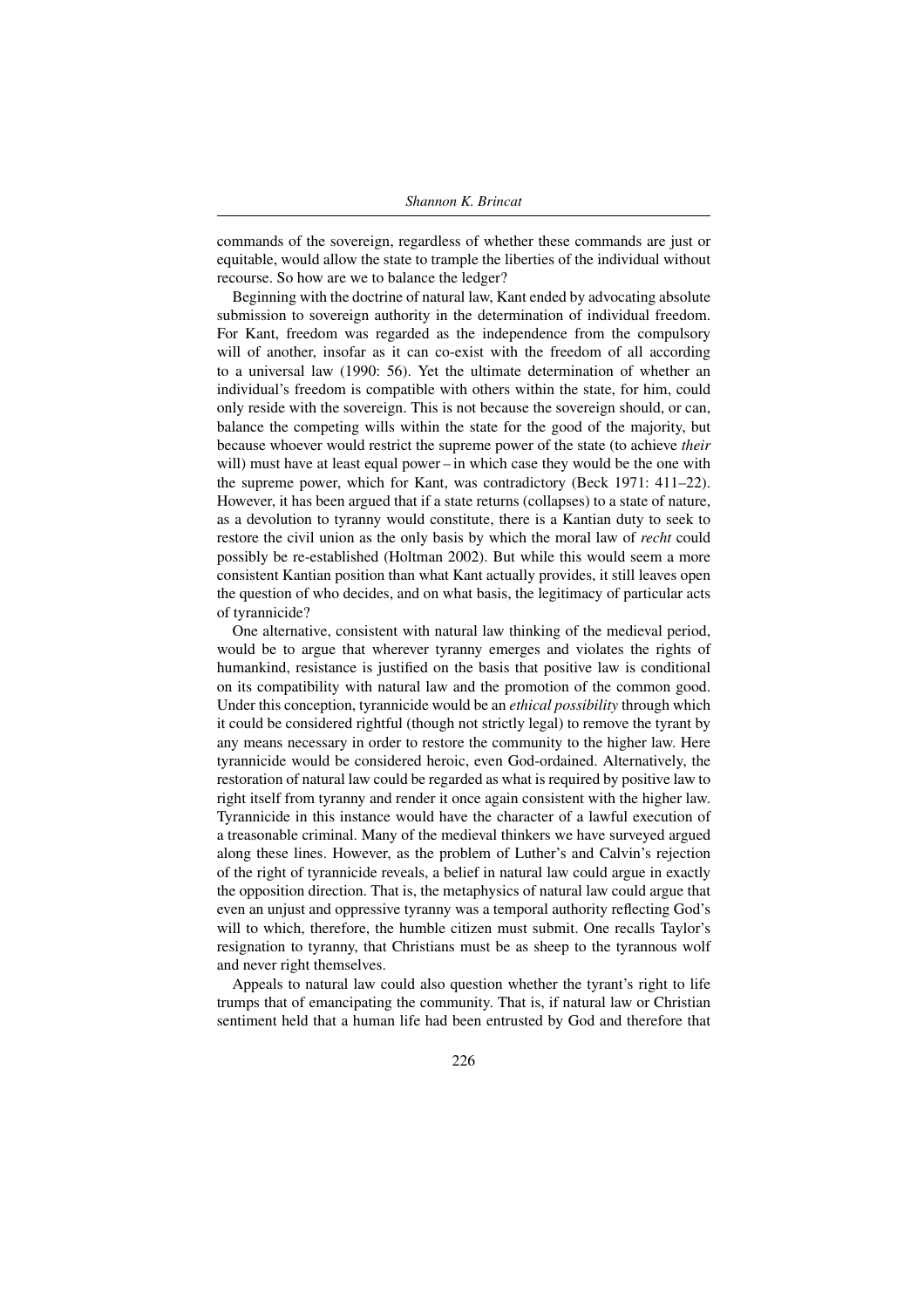only God could take it away, this argument could be utilised either for *or* against tyrannicide. The assertion that 'life has been entrusted to us by God' could mean that we are justified in killing the tyrant to save the lives of other citizens, or it could mean that we cannot kill the tyrant because his life is entrusted by God. Essentially, the problem is that under any assertion of natural law one could never be assured of the certainty of the claim and its congruence to natural law as it is an inherently subjective theoretical construct and impossible to verify. In this light, the ethical possibility of tyrannicide could not amount to its vindication – guilt of the unknown would always attach to the deed and its executor. Yet this burden of responsibility could then be used by the most ruthless of tyrannies to assure them that their subjects would be cowed by their own belief in natural law (Lewy 1960: 585). Clearly, the medieval model and its reliance on the problematic and subjective notion of natural law raises more problems than it resolves for a contemporary theory of tyrannicide. While it is inescapable that personal value commitments will affect our determination of the validity of tyrannicide, natural law fails utterly to determine normative criteria by which we could objectify and defend our subjective position.

However, within the medieval period arose a number of antecedent principles that were to become prevalent within liberal theory and which were to provide a reinvigorated justification of tyrannicide outside the limits of natural law theory. For example, the French Calvinists justified resistance to tyranny by arguing that historically the powers of the French monarch were not absolute but limited by being subject to both election and deposition by the people (Franklin 1969: 90). Bracton was one of the first writers in the English common law tradition to make similar arguments to render the English crown subject to the law, as well as God (1968–77: 33). It was these democratic tendencies within Reformation thought, with parallels in the Counter-Reformation notions of 'derived authority' from Suarez and Mariana, that came to be of central importance within the liberal model of tyrannicide. For example, they are particularly evident in Kant's legalist interpretation of the French Revolution which posited that there had been a transfer of sovereignty from Louis XVI to the Estates General and hence that no criminal form of revolution had occurred (1963: 89).

# *Liberalism and Tyrannicide*

After the mid-seventeenth century the idea of divine absolutism which had raised considerable barriers against tyrannicide through the contrived bond between deity and king began to decline and the justification of tyrannicide received a new impetus with the rise of liberal philosophy. Classical liberalism from the English Revolution through to the work of Rousseau, Locke and others came to provide a thorough justification of tyrannicide that hearkened back to the classical period and brought with it the disengagement of theological considerations deemed so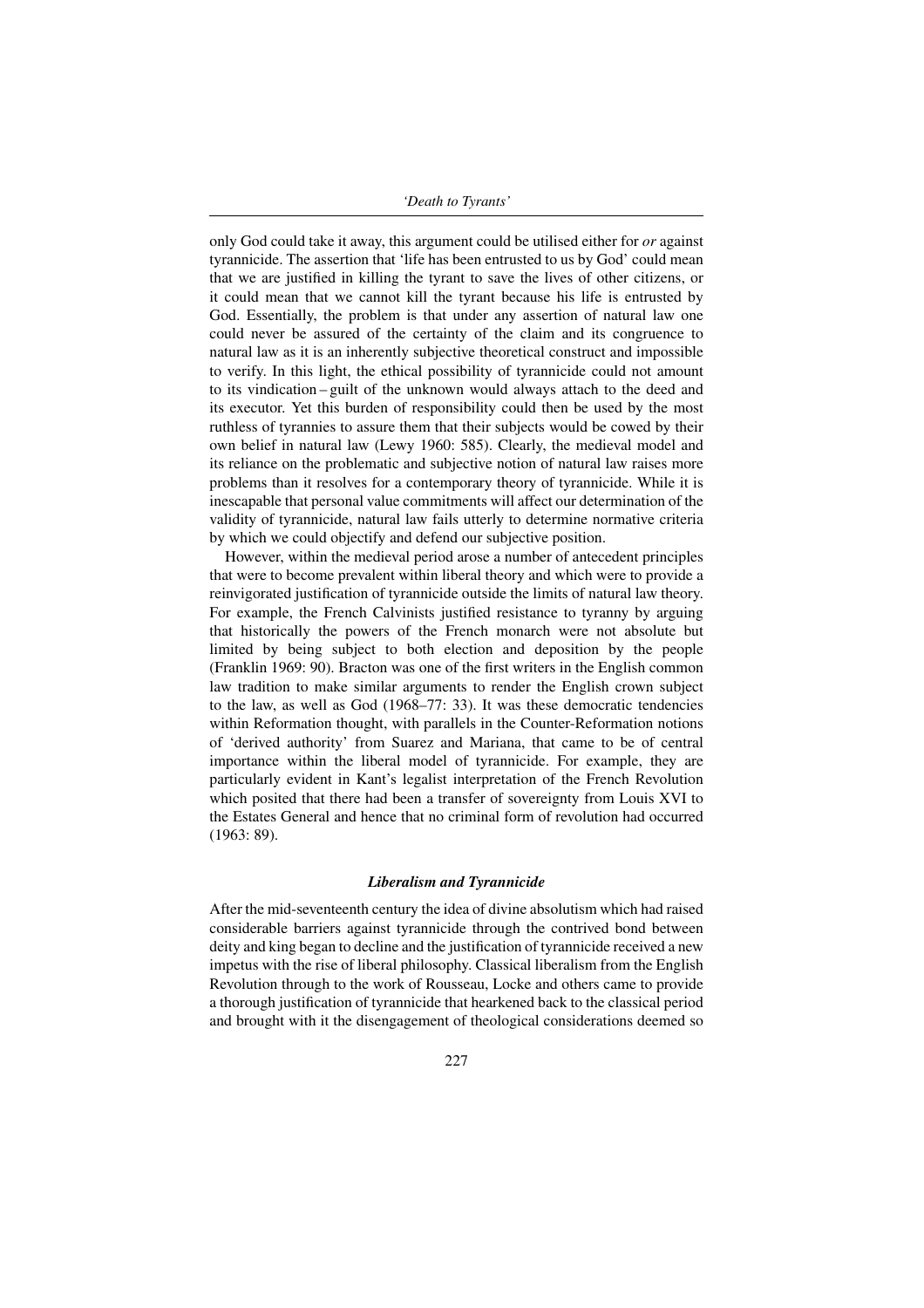important in the medieval period. As Ford argues, the liberal era represents a mixture of genuinely new departures and partial returns to older patterns of assassination and tyrannicide (1985: 199).

The purported tyrannicide of King Charles of England violated almost every precept of early modern notions of social hierarchy and reflected the fluctuation in the norms of tyrannicide with a reversion back to the classical conception (Caplan 1994). Pro-regicide missives from Cole, Simmons and Ibbitson celebrated the tyrant's death and appealed to philosophy rather than natural law, arguing that the people were the 'Original of all just power' and that parliament was therefore supreme. Moreover, all rulers were deemed to submit to the same laws as the citizen, thus protecting all from tyranny (Cole quoted in Tubb 2004: 511). Cook argued that the King did 'not have more Power or Authority than what by Law is concredited and committed to him' and pronounced that when rulers entrusted with the preservation of the people used the royal prerogative for the peoples' destruction they deserved 'the most exemplary and severe punishment' (2004: 513). Here we see a direct reconnection to the notion of self-defence prevalent in the classical period, albeit in a modified and constitutional form. That is, as King Charles was trusted with only a limited power and had broken free of the bonds of law which were supposed to restrain his power, tyrannicide was deemed legitimate to restore the constitutional balance.

An outspoken proponent of the time was Milton who hailed tyrannicide as not only lawful but laudable and defended the right of the people to execute a tyrant if the established watchdogs failed to manage him effectively (1991: 1–48). He claimed that the killing of a ruler who turns on his own subjects was moral and poetic justice (Suh 2000). Sidney, though usually more moderate than Milton, shared his view and advocated violent revolutions against tyranny (Sidney 1990). For Mornay, in agreement with Milton and Sidney, the justification of tyrannicide was the fact that the people, and not the king, were properly the owners of the kingdom based on social contract theory – as the state was owned by the people, it could not be taken away by tyranny (Mornay in Franklin 1969: 137–99). Similarly, Buchanan praised the tyrannicides of antiquity finding that as laws were primarily established to restrain the king it was for the people alone to interpret them, thus leaving the question of tyrannicide to the community (1949).

However, it is Rousseau who arguably provides the preeminent account of the liberal conception of tyrannicide. For him, the citizen and sovereign were bound together in the state in a reciprocal capacity with civil undertakings legitimated by consent to the Social Contract and obedience by all to the General Will (Rousseau 1968: Chapter VI and VII). It was the operation of these twin premises, consent to the formation of the State and obedience to its General Will that mutually bound all citizens, including the sovereign, under a legal system of equally free citizens. It was these undertakings that brought the citizen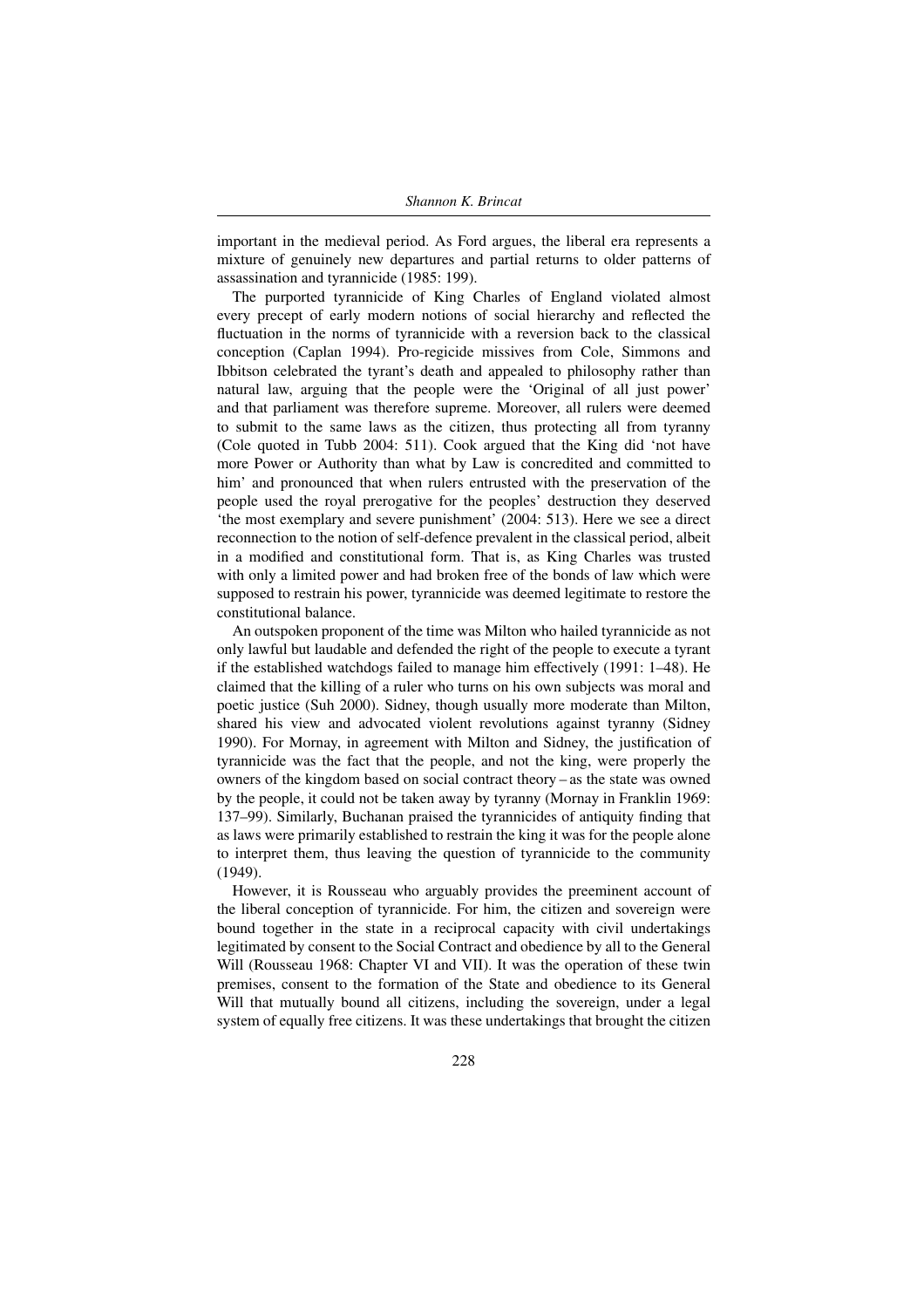and ruler out of the state of nature to a bounded relationship within the state. Consequently, the state was dissolved and the Social Contract broken at any time when the ruler ceased to administer it in accordance with the law. For Rousseau, during such tyranny citizens are only forced, but not bound, to obey the sovereign (1968: Chapter X). Such tyranny would restore the state of nature and all citizens would recover their natural liberty, in which, as expressed by Godwin, all men may execute the 'decrees of immutable equity', including tyrannicide (2007: Chapter III).

For Locke, in reasoning similar to Rousseau, it is the doctrine of express consent concerning the functions and limits of governmental activity that ultimately provides grounds for resistance to tyranny (Muschamp 1986: 96). The transference to a political authority of the right to be one's own judge and executioner in the state of nature renders arbitrary and absolute government unacceptable because the government could be no more powerful than what those persons had in a state of nature before they entered into society (Locke 1960: 93, 135). The sovereign could not govern except by established laws as the people consented to government only on this express trust, or else they would revert back to the uncertainty of the state of nature (Locke 1960: 153). Consequently, tyranny was seen as a logical impossibility under the liberal paradigm for the people could not be bound by laws except those enacted by whom they had chosen and authorised to make such laws. For the liberal philosopher, prerogative was that measure of power which the nation conceded to its ruler and as it emanated from the people they could reclaim it from the tyrant (Locke 1960: Chapters xi, xiv, xviii).

Locke held the tyrant to be guilty of the greatest crime, defining tyranny as the exercise of power beyond right and the tyrant as one in authority who exceeds the power given by the law and who rules for their 'own private, separate advantage'. Under Locke's approach, the people retained the ability of saving themselves from tyranny through the existence of a 'supreme power', or 'implied reserve', residing perpetually in the people to remove or alter the legislature (1960: 150–7). This was considered by him as the inherent defence of democracy against tyranny. Locke not only justified rebellion against tyranny but also assumed that physical force existed as the necessary means to subdue it (Locke 1960: 150). However, due to the propensity for tyrannicide to lead to 'anarchy and confusion' Locke, like Mariana before him, counselled proportionality of force against tyranny stipulating that 'force is to be opposed to nothing but to unjust and unlawful force' (1960: 203–5).

Through the militant expression of liberalism's revolutionary cousin, anarchism, tyrannicide was once again viewed as a heroic deed. Anarchist philosophy vehemently supported the right to tyrannicide in accordance with the principle that sought the complete elimination of authority and governmental guardianship (Bakunin cited in Rocker 1983: 8). Anarchism held that no group, or individual, should have authority over another and according to Chomsky, so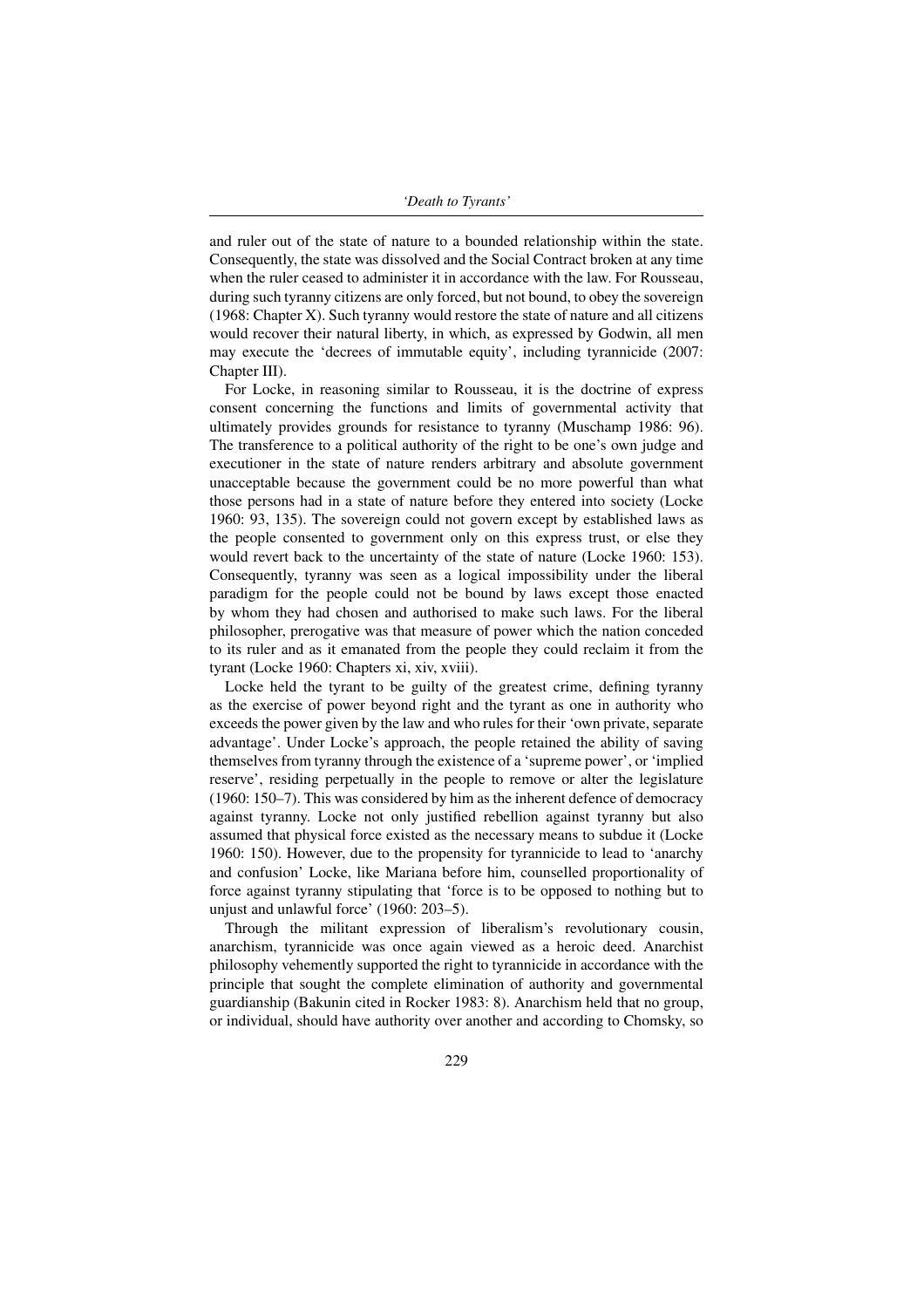*Shannon K. Brincat*

opposed tyranny because of its inherent disposition to further the exploitation and dominion of man over man (Chomsky 1997: 6). As such, anarchism would deny the existence of tyrannical law, reject its validity and refuse it recognition as law, whilst inciting the community to rise up against its execution. Around the late 1870s certain strands of anarchist thought began propounding the theory of 'propaganda by deed', which, amongst other violent acts directed against the state, glorified tyrannicide (Woodcock 1971: 185). Conspiratorial tyrannicide meshed well with the anarchist ideas of clandestine, inner organisations directed toward insurrectionary action, and Kropotkin's call for 'permanent revolt by any means' – especially those 'outside legality' (Kropotkin in Maitron 1951). The rationale behind this doctrine was the belief that only violent action could impress on the world both the desperate nature of the social situation and the determination of those who wanted to change it, and many of the attempted 'tyrannicides' on Kings and Emperors between 1880–1914 were inspired by this anarchist doctrine (Joll 1979: 103–8).

As this survey reveals, liberal philosophy validated tyrannicide based on arguments deduced from a wide range of justifications from the nature of the democratic polity, to the consent of the people, to the centrality of the social contract. The fact that the people were regarded as those from whom sovereignty emanated meant that political power was only temporally vested in leaders but was never transferred. It was recognised that the social contract would be rendered farcical if it were to allow leaders to oppress their own subjects for it would involve a fundamental contradiction – that the people consented to their oppression *by* the state rather than have consented to their liberty *through* the state. Yet while modern democracies ostensibly developed from these traditions, the question becomes whether the liberal model permits an adequate philosophical basis for tyrannicide by contemporary standards?

Locke recognised an inherent weakness within liberalism's presumed safeguard against tyranny when he wrote of the impossibility of only a few oppressed men to disturb the unjust government where the majority were unconcerned by their oppression (1960: 208). Moreover, he openly favoured the toleration of the 'tyranny of the majority' when he claimed that the state, 'being one body, must move one way whither the greater force carries it, which is the consent of the majority' (Locke, 1960: 96). Under this principle, if the majority so willed it, they could repress the minority legitimately as political equity was reduced to the utilitarian calculation of the greatest good for the greatest number. Though Richards has reinterpreted Locke's account of 'express consent' (the consent of the people to the state and government) to yield a Rawlsian basis of political obligation based on the obligation of fairness (Rawls 1964: 9–10; Richards 1971: 152–7) such revisionism cannot overcome the recognition that a tyranny of the majority would proceed unchallenged under the liberal model. For Plato, as we have discussed, the majority of *demokratia* could be equally capable of oppressing their minorities and of enslaving others just as any form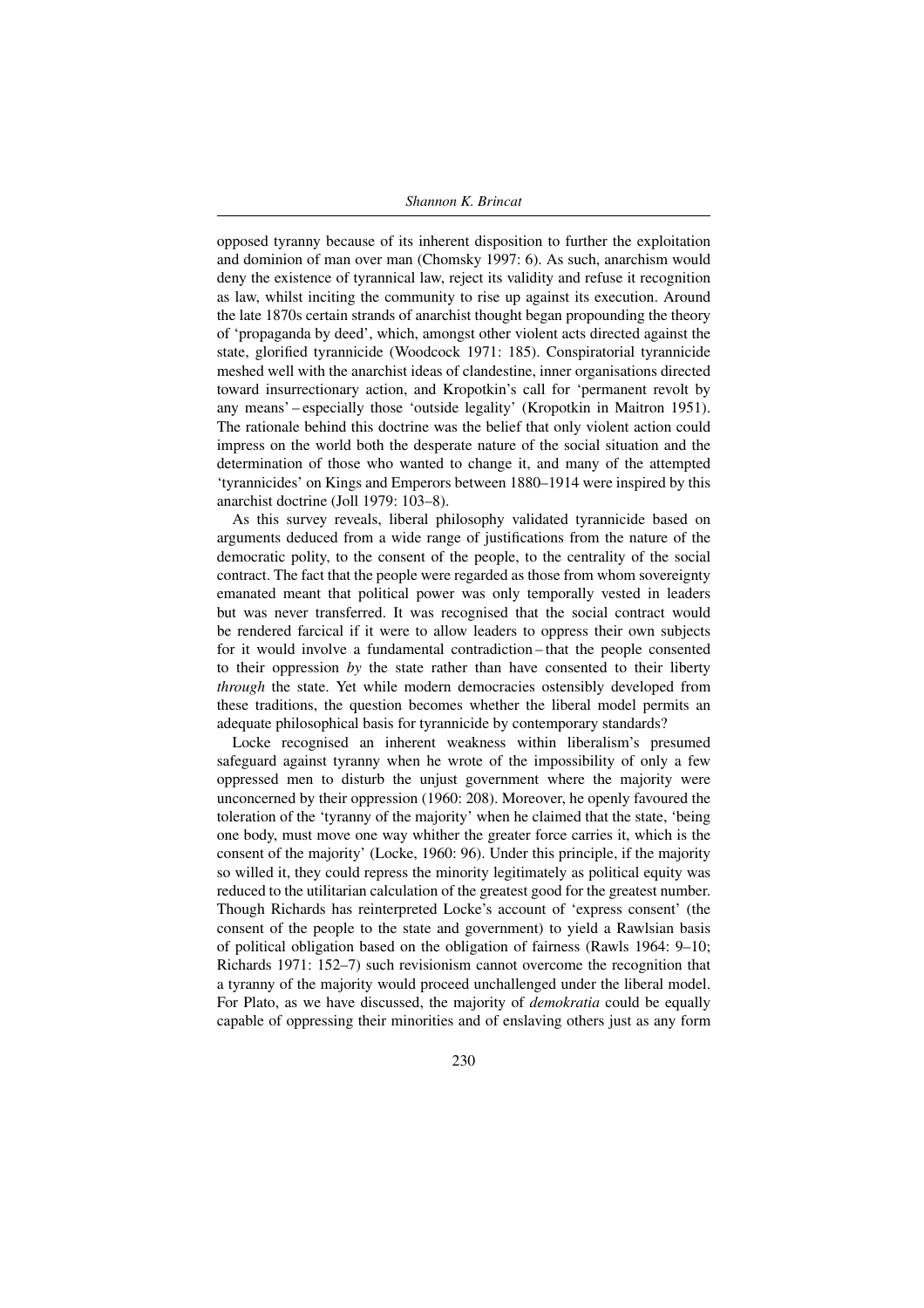of tyranny by permitting the majority to persecute the few (1974: 300 ff.). At best, liberal theory can merely acknowledge the possibility of the tyranny of the majority and deploy Mill's harm principle as its institutional means to protect the minority (1984). But this is hardly a secure footing for a system of just government.

Kant's solution to the problem of the majority was equally problematic. He attempted to harmonise the collective self-interest of the nation with the individual citizen, an attempt which, in the end, resulted in the complete submission of the individual to existing powers (Reiss 1956: 182–3). For Kant, as we have seen, came to rely on a singular sovereign power for the maintenance of freedom within the state and, like Locke, the theory ultimately accepted the tyranny of the majority. However, the reliance of liberalism on 'majority politics' does not make the unjust exercise of sovereign power legitimate merely because it can be justified on the utilitarian calculus or because the many will it so. The contention that a democratically made law is 'good' law is true only insofar as the claim is made that such a law has been validly procedurally *enacted*. Its passage through a democratic parliament does not necessarily signify that the law is legitimate, just, or ethical. As Neumann writes, '[t]he democratic majority may still violate rights. A wrong cannot possibly become right because the majority wills it so. Perhaps it, thereby, becomes a greater wrong' (1957: 156). In a similar vein, Geach writes that '[a]n unjust piece of legislation exists *de facto*, as an institution: but it is no debt of justice to observe it' (1977: 128). This is why Plato and the ancients dismissed democracy as an inverted form of tyranny and why liberal principles remain highly susceptible to tyranny.

Consequently, the question now becomes one of finding an alternative to both antiquated natural law sentiments and submission to liberalism's tyranny of the majority to provide a satisfactory foundation for a contemporary theory of tyrannicide. One such touted alternative is liberal institutionalism and the enforcement of the provisions of positive law which could permit, or prohibit, the right to tyrannicide. Were a positive law enacted to prohibit tyrannicide the question would center on the just nature of this article, which would ultimately devolve into an inherently subjective discussion unless definitive, normative criteria could be established to determine the issue. Without this, recriminations and Kantian 'matters of taste' would thwart the necessary objectivity required of law (see Neumann 1957). Alternatively, the positive law of a liberal state could permit the right to tyrannicide by enactment of positive law. Anglo-American legal history is in fact filled with references to such a grant. The *American Declaration of Independence* allows for 'the right of the people to alter or abolish any form of government, and to institute new government' (Second Paragraph). Similarly, the *Magna Carta* declared that kings who violated it might be resisted, and the clause against rebellion in the *Oath of Allegiance* was expunged during the English Revolution (Allen 1972: 89). There is a residual, albeit tentative, argument that such an ideal exists within public international law as contained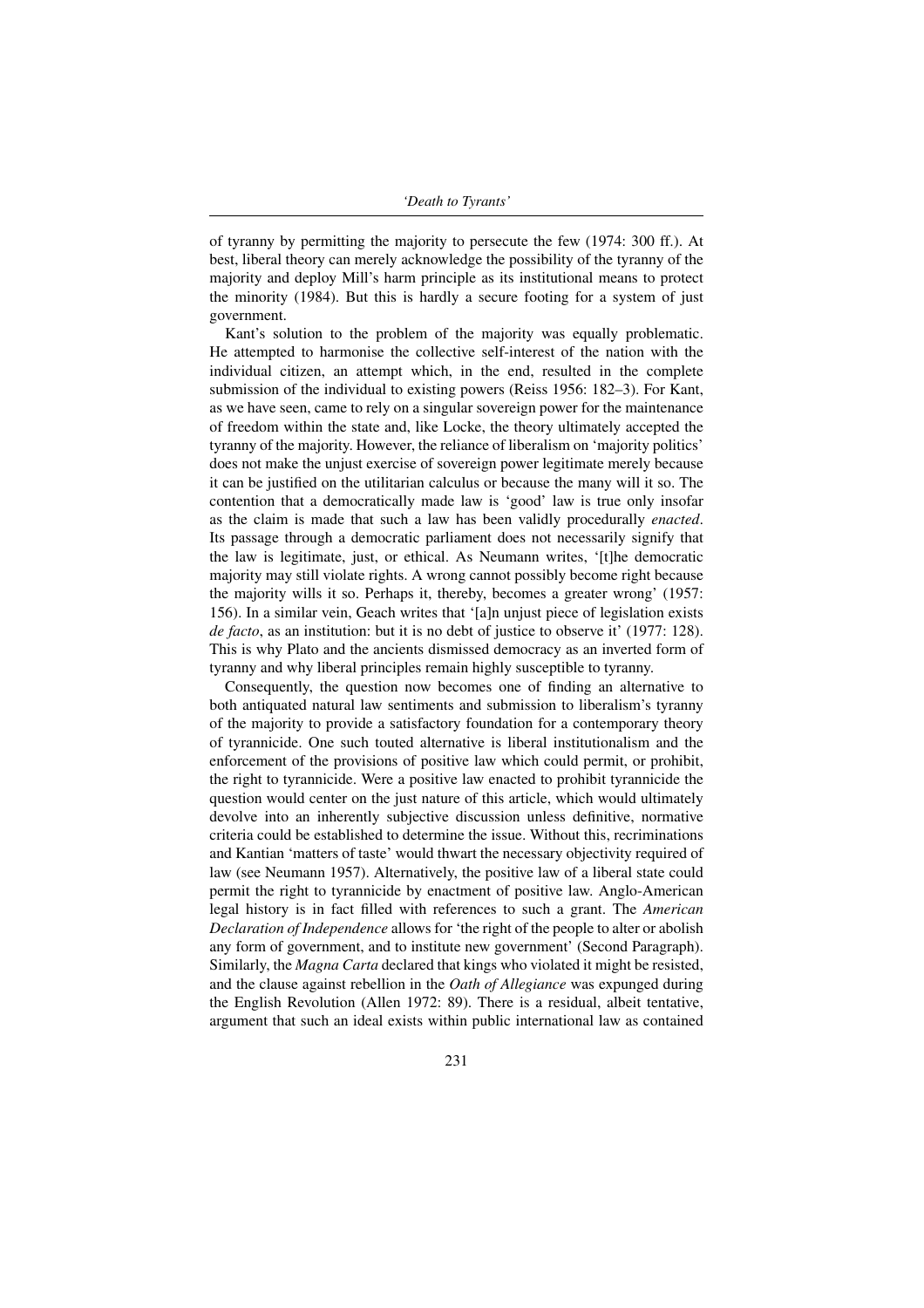in the 'Preamble' of the *Universal Declaration of Human Rights* (1948). It is this underlying premise in the Anglo-American legal tradition which embodies the principle that the individual has rights against the state that has been interpreted as intrinsically sanctioning tyrannicide (Peaslee 1947: 14). But it remains to be seen how such a provision of positive law could be made meaningful for the individual and a foreign political community oppressed by tyranny. Such laws could specify if, and how, the individual may resist tyranny, or whether resistance is permitted only by a constitutionally empowered governing body or the individuals themselves. Yet such faith in legislative acts fails to recognise that positive law is the very institution that can be usurped by the tyrant. What recourse does the individual have when the legal protection given to him is no longer operable? Moreover, the grant of positive law cannot assist us with the determination of the validity of internationally assisted tyrannicide because the applications of such laws are confined to the citizen-body, not the community of humankind.

A fundamental problem of a grant of positive law permitting tyrannicide is that it requires some type of institution to enforce the provision to give it any substantive meaning. That is, it would require the formation of a body, such as an independent judiciary or tribunal, to assess the alleged tyrannical regime and the conditions under which an act of tyrannicide would be justified, and by whom. The practical problem looms fairly obviously – the continued existence of such a body would be highly unlikely to survive the rise of tyranny. Those who entrusted the Weimer Republic to protect their civil rights during the onset of Nazism bear witness to the vulnerability of liberal institutions (Neumann 1957: 156). The rule of law is an incomplete safeguard precisely because it can be rendered inoperative under tyranny. There is always the danger that judicial organs and constitutional provisions entrusted to protect the people may become the tool of those in power. In the end, such a grant of positive law would merely offer a procedural right of appeal, which a tyrant could easily overcome, and thus the provision would have no practical consequence whatsoever – other than providing a lingering legal precedent that could be appealed to despite the fact that it had been rendered inoperative. Moreover, the incessant tension between the tiers of government vying for political ascendancy within a liberal democratic state means that the judicial arm is never secure against the dominance of the executive. That is, cohesion of the governmental tiers may harmonise in some historical situations, in some societies, but not in others. Nor is this balance ever guaranteed. The theoretical difficulty that haunts the liberal assumption of judicial intervention is that if the positive law granting tyrannicide means the right of individuals to check abusive state power, how then, can the object of the restraint have the authority to interpret a right intended to check its own abuse?

The trajectory of this argument unfortunately leads inevitably to Kant's paradox on the relationship between sovereignty and tyranny (2005: 84ff.).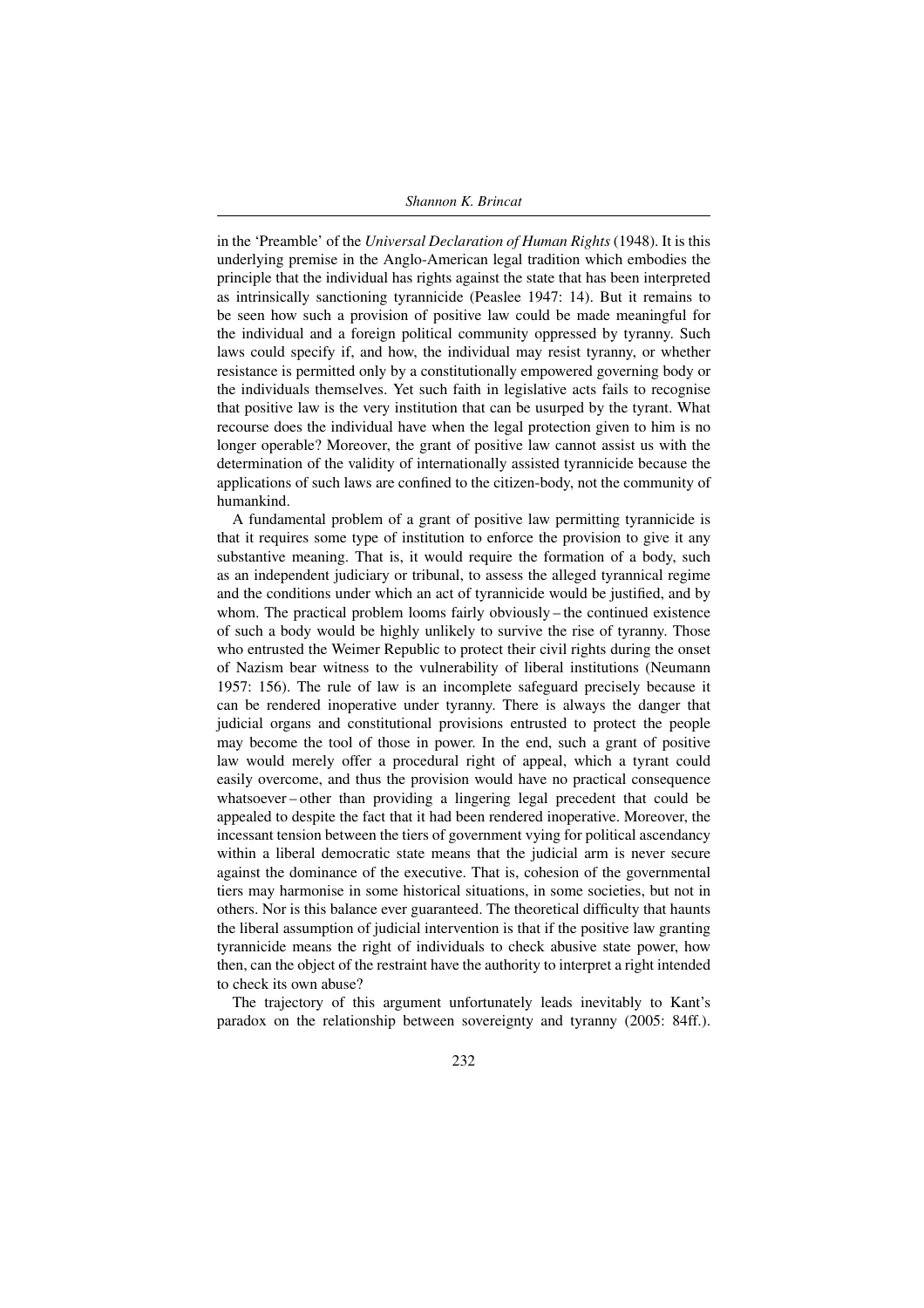Yet Kant's recourse to legal positivism and the supremacy of the sovereign raises the danger of a valueless empiricism that is unable to recognise tyranny by cloaking its oppressive laws under a veil of legitimacy merely because they are conceived of as being an enactment of a supreme authority over subordinates. Under this theory 'the law is king and the king is law' and the sovereign authority that makes the law must not only be supreme but completely infallible as it is the basis upon which all right depends. This is the contradiction that lies at the heart of both the Kantian position and legal positivism; the need of a supreme authority to enact and enforce the law leaves open a wide means by which tyranny can proceed unchecked because it conflates and confuses the legal enforcement capability of the tyrant (might) with a moral imperative (right). But a polity would not long survive if obedience to law, merely because it is law, was considered the height of moral conduct. Laws may not always be just and a polity must find a means of steering between the absolutist conception of sovereign power under legal positivism and the potential for disorder and anarchy of individual conscience under natural law.

In turn, recognition of the harmful effects of legal positivism may then allow for a nascent form of natural law to re-enter our deliberations through the back door. The argument can be made that positivism's acquiescence to tyranny and the prohibition on resistance to unjust regimes is indicative of socio-legal moral decay, the weakness of the existing ethical system, which could only be overcome through a return to natural law doctrines. Yet this return to Eden would then be made without natural law doctrine having ever overcome the uncertain nature of its own subjective maxims. Natural law would remain as unverifiable and subjective as ever, *nonsense on stilts*, to borrow Bentham's expression. Moreover, natural law could still be invoked on either side of the debate; natural law could command that resistance to tyranny is consistent with the higher law, or it could command that it is forbidden to resist established authority which is always ordained by God. The perennial question would resurface regarding the determination of which position is authentic to natural law. Some could subsequently attempt to embellish the natural law position by insisting on additional conditions which must be met before the right of tyrannicide could be legitimately invoked (an attempt common to the medieval thinkers such Aquinas and Mariana). Yet these would be mere commonsensical restrictions which could have no real purchase on establishing the *philosophical* legitimacy of tyrannicide. That is, the attempt to add prudential factors and conditions in determining the validity of the act of tyrannicide would be completely unnecessary because the dictates of natural law would either compel or refute tyrannicide on the basis of its moral *imperative* alone – but only, of course, if you subjectively accepted the precept of the imperative itself. This unfortunately, was the error Neumann fell into when he rightly castigated natural law theorists as deducing the permissibility of tyrannicide from an 'arbitrary statement of the nature of man' but then went on to do precisely just that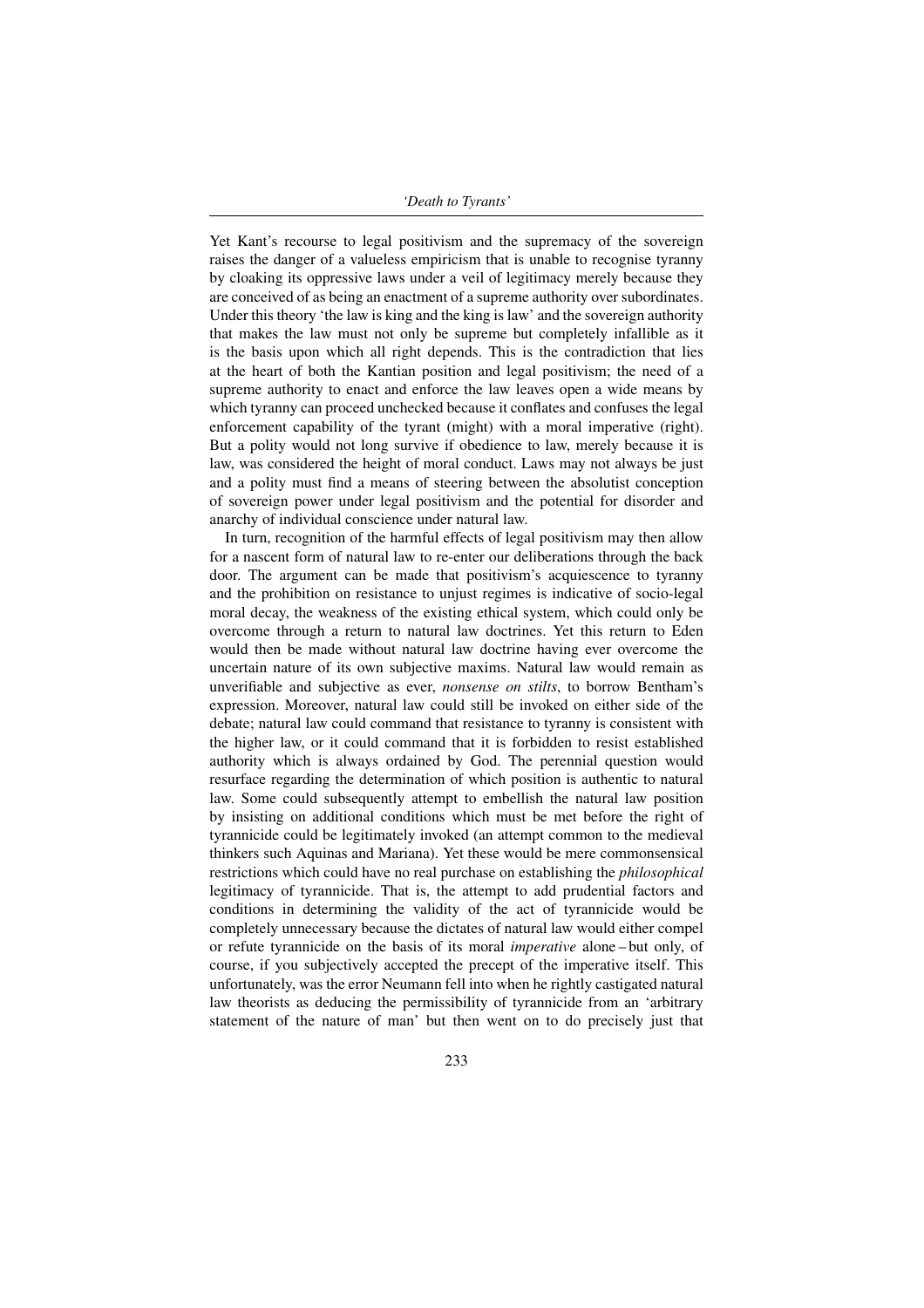(Neumann 1957: 156–7; Lewy 1960: 590). In the end, this would revert to an aesthetic basis for determining the legitimacy of tyrannicide which is no concrete guide to action.

While it is widely assumed that Anglo-American law provides the institutional safeguards to prevent tyranny (Gifford 1995: 768), this position is theoretically unsatisfactory precisely because it provides for the decision if, and whether, a right to tyrannicide exists to an organ of the state, rather than the individual. Marx rightly points out 'the individual is a social being as the subjective, experienced existence of society' (Marx in Easton and Guddat 1967: 27) and therefore, as the ultimate atomised political unit, must be found to be in possession of the right of tyrannicide for it to be in any way effective. That is, a right cannot be held in abstract, or by ethereal bodies like 'the people' or 'the majority' but must be exercisable by the individual to possess the requisite degree of specificity to be of any value. As it is individuals who feel the heel of the tyrant it is individuals that must have recourse to tyrannicide to save themselves from oppression. They cannot be made to rely on a judicial system that would most probably have been toppled precisely when the tyranny arose. The liberal position is found wanting precisely because it fails to adequately reflect upon its reliance on the judiciary and anticipate that such bodies may come to be dominated by tyranny also. In such conditions where does the individual have recourse? What happens when the violent abuses of a democratic government encroach on the domestic, civilian population? Gilford sums up the liberal position precisely when he claims that the liberal imagination simply 'fails' and 'cannot conceive it' (Gilford in Weiss 1995: 6, 24). In many respects, liberalism is blind to the possibility of tyranny arising within itself. Moreover, it fails to appreciate the difficulty of resistance by its judicial institutions to tyranny, that is, when a democratic state like the Weimer Republic becomes an inerrant state. Alternatively, it could be assumed that Anglo-American law shields the individual against rogue state action via a panoply of traditions and due processes (Gifford 1995: 759). Again the problem would be that the citizen would have to rely on judicial intervention to wield them – which cannot be deferred by reference to an independent judiciary for reasons already discussed. Alternatively, it could be argued that democracy already provides ample relief for minorities and individuals without reference to judicial review. Yet such a position ultimately fails to recognise that tyranny would destroy such normative protections along with any judicial safeguards.

### **Conclusion**

In this first part of 'Death to Tyrants' I have traced the development of the philosophical justifications for tyrannicide in the classical, medieval and liberal periods. However, each model was shown to be problematic either through changes in socio-historical context (as between the classical period and contemporary world politics), or by the fact that the ontological assumptions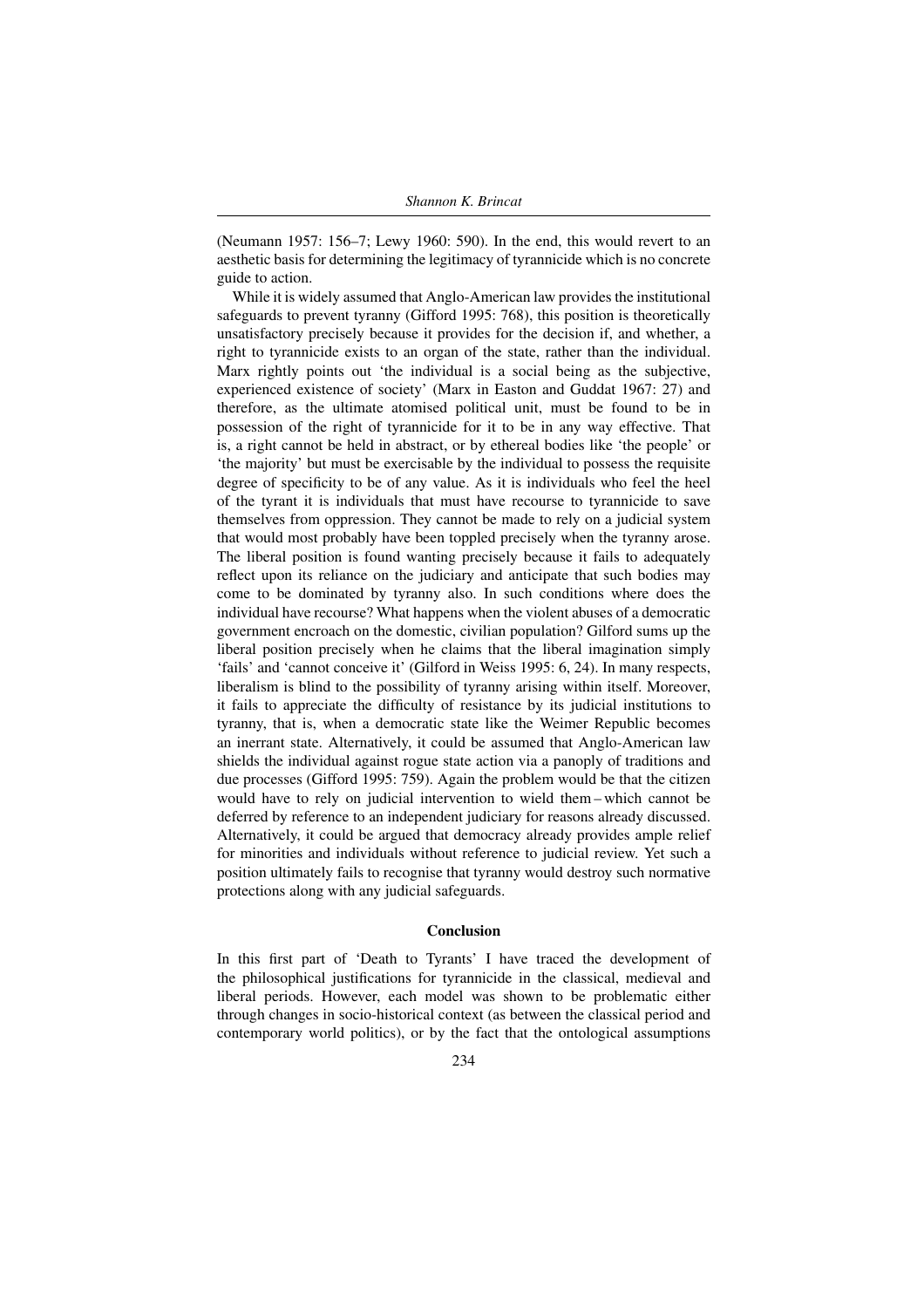underlying the justification were no longer acceptable (as with natural law doctrine prevalent in the medieval model), or by the practical limitations of the theory that were shown to not adequately protect the individual and community against tyranny (as under liberalism's purported institutional safeguards). What these limitations reveal is the need for a contemporary normative basis for the validity of tyrannicide that does not rely on antiquated conceptions of the good life, the subjective arbitrariness of natural law, or vulnerable constitutional protections. In Part II, I aim to briefly outline the potential normative components for a contemporary theory of tyrannicide that is based on modern legal understandings of self-defence and the conception of universal human rights.

#### **Acknowledgements**

I wish to thank Scott Burchill and Martin Weber for their insightful comments and particularly the work of the late Franz Neumann who provided the inspiration for this study.

#### **References**

- Allen, R. 1972. *History of Royal Prerogative in England*. Oxford: Oxford University Press.
- Aquinas, St. Thomas. 1935. *De Regimime Principum*, trans. G. B. Phelan. Toronto: Saint Michael's College Philosophical Texts.
- Aquinas, St. Thomas. 1948. *Introduction to Saint Thomas Aquinas*, ed. A. C. Pegis. New York: Modern Library.
- Aquinas, St Thomas. 1969. *The Political Ideas of St Thomas Aquinas*, ed. D. Bijongiari. New York: Hafner Publishing.
- Aquinas, St. Thomas. 1985a. *Summa Theologiae*, trans. T. C. O'Brien. New York: McGraw-Hill.
- Aquinas, St. Thomas. 1985b, 'Excerpts from the Commentary of Thomas Aquinas: Commentary on the Second Book of the Sentences of Master Peter Lombard, Distinction 44', in *Civil Authority in Medieval Philosophy: Lombard, Aquinas and Bonaventure*, trans. M. P. Molloy. Lanham, MD: University Press of America.
- Aquinas, St. Thomas. 1988. *St Thomas on Politics and Ethics*, ed. P. E. Sigmund. New York: W. W. Norton & Company.
- Aristotle. 1921. 'The Constitution ofAthens', in *The Works of Aristotle*, ed. W. D. Ross. Oxford: Clarendon Press.
- Aristotle. 1930. *Politics*, ed. B. Jowett. Oxford: Oxford University Press.
- Aristotle. 2000. *Nicomachean Ethics*, trans. T. Irwin. Indianapolis: Hackett Press.
- Augustine, St. 1961. *Confessions*, trans. R. S. Pine-Coffin. Harmondsworth: Penguin.
- Augustine, St. 1976. *The City of God*, trans. H. Bettenson. Harmondsworth: Penguin.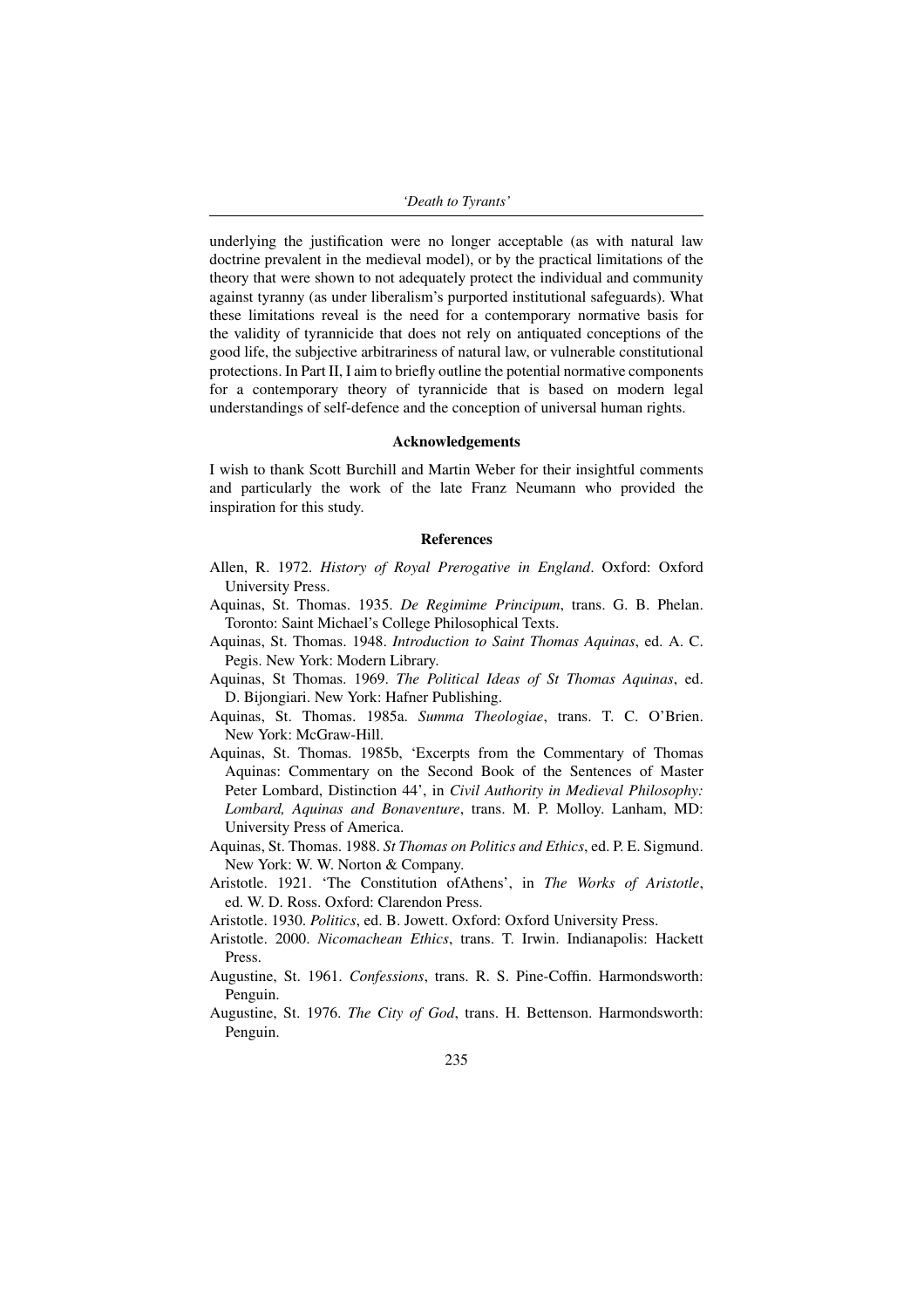- Ayala, B. 1912. 'De Jure et Officiis Bellicis et Disciplina Lilitari Libri III', in *The Classics of International Law*, trans. J. P Bate. Washington, DC: Carnegie Institution of Washington.
- Barclay, W. 1954. *The Kingdom and the Regal Power*, trans. C. Chase. New York: Country Dollar Press.
- Beck, L. W. 1971. 'Kant and the Right of Revolution', *Journal of the History of Ideas* 32(3): 411–22.
- Beres, L. R. 2001. *Assassinating Saddam: The View from International Law*, http://www.tzemach.org/fyi/docs/beres/saddam.htm.
- Beres, L. R. 2004. *Assassination of Terrorists may be Law-Enforcing*, http://www.freeman.org/m\_online/jun01/beres.htm.
- Berman, H. J. 1983. *Law and Revolution: The Formation of the Western Legal Tradition*. Oxford: Oxford University Press.
- Bodin. 1992. 'Sovereignty', in *The Six Books of the Commonwealth*, trans. J. H. Franklin. Cambridge: Cambridge University Press.
- Boyle, F. A. 1989. 'What's Still Wrong with Political Assassination', *New York Times*, 8 October: A26.
- Bracton, H. de. 1968–1977. *Bracton on the Laws and Customs of England*, Volume II, ed. S. E. Thorne. Cambridge, MA: Harvard University Press.
- Buchanan, G. 1949. *Powers of the Crown of Scotland*, trans. C. F. Arrowood. Austin: Texas University Press.
- Burn, A. R. 1982. *The Pelican History of Greece*. Harmondsworth: Penguin.
- Bynkershoek, C. van. 1930. 'Quaestinum Juris Publici Libri Duo', in *The Classics of International Law*, trans. T. Frank. Washington, DC: Carnegie Institution of Washington.
- Butt, P. and Nygh, P. E. (eds). 1997. *Butterworths Concise Australian Legal Dictionary*. Melbourne: Butterworths.
- Calvin, J. 1954. 'Aphorism 99', *Institutes of the Christian Religion*. London: SCM Press.
- Caplan, B. 1994. 'The Literature of Non-violent Resistance and Civilian-Based Defence', *Humane Studies Review* 9(1): 1–7, 10–12.
- Chomsky, N. 1997. *Notes on Anarchism*. Brunswick, NJ: Affinity.
- Cicero. 1971. 'De Legibus (On the Laws)', in *The Great Legal Philosophers*. Philadelphia: University of Pennsylvania Press.
- Cicero. 1991. *De Officiis (On Duties*), trans. M. Griffin and M. Atkins. Cambridge: Cambridge University Press.
- Connell, B. 1970. *The History of Assassination*. New York: Clarendon.
- Cowles, W. B. 1945. 'Universal Jurisdiction over War Crimes', *California Law Review* 33: 177–218.

Dickinson, L. 1950. *Plato and His Dialogues*. Harmondsworth: Penguin.

Easton, L. D. Guddat, K. H. (eds). 1967. *Writings of the Young Karl Marx on Philosophy and Society*. New York: Anchor Books.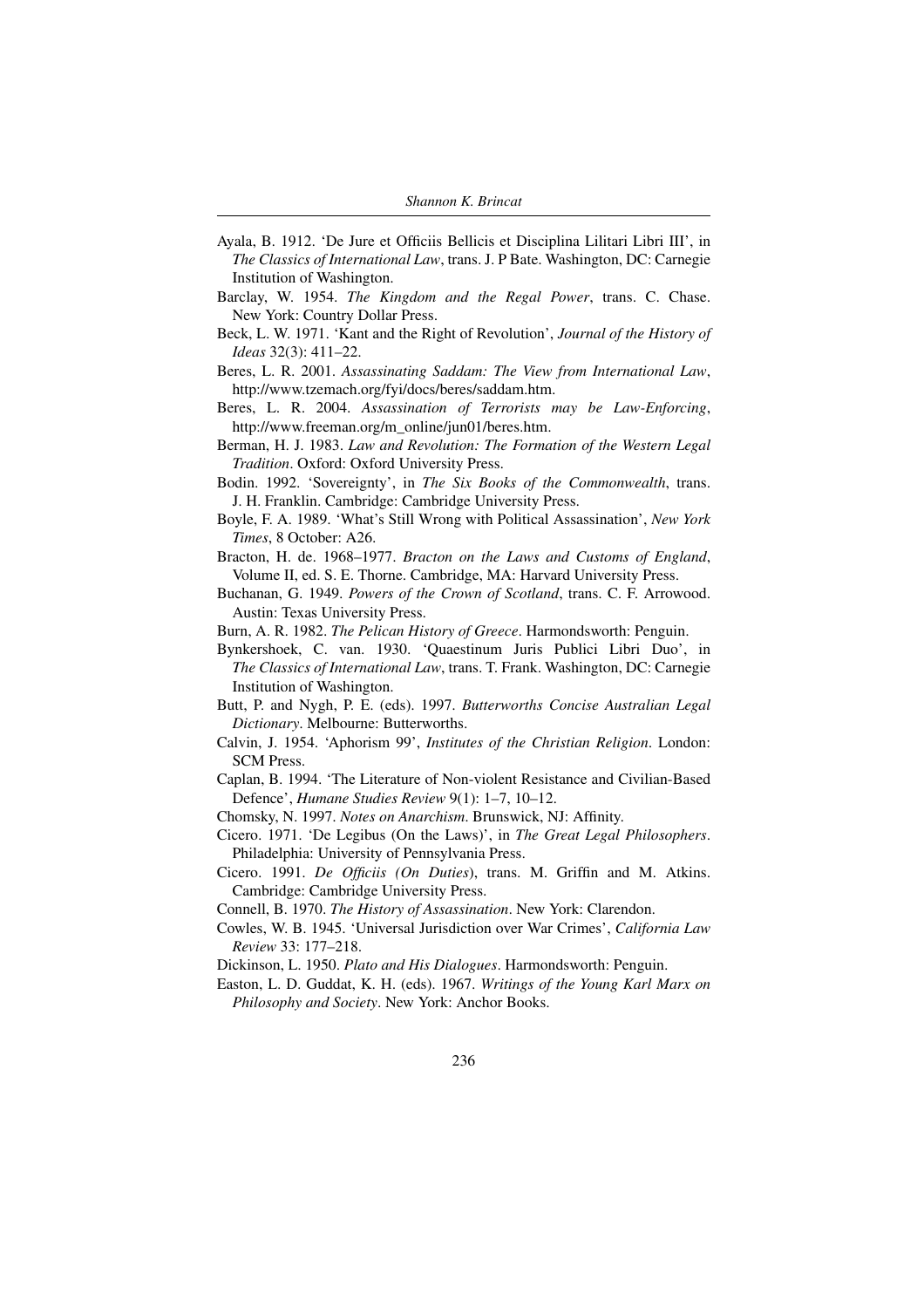- Fallon, J. E. 2003. 'Lincoln's Legacy: Foreign Policy by Assassination', *Chronicles*, January: 15.
- Federal Republic of Germany. 1949. *Grundgesetz für die Bundesrepublik Deutschland*, 23 May.
- Finley, M. I. 1981. 'Servitude, Slavery and the Economy', in B. D. Shaw and R. P. Saller (eds), *Economy and Society in Ancient Greece*. London: Penguin.
- Finley, M. I. 1977. *The Ancient Greeks*. Harmondsworth: Penguin.
- Ford, F. L. 1985. *Political Murder: From Tyrannicide to Terrorism*. Cambridge, MA: Harvard University Press.
- Franklin, J. H. (ed.). 1969. *Constitutionalism and Resistance in the Sixteenth Century: Three Treatises by Hotman*, *Beza, and Mornay*. New York: Pegasus.
- Frost, G. 1995. *The Oxford History of the Classical World*. Oxford: Oxford University Press.
- Geach, P. 1977. *The Virtues*. Cambridge: Cambridge University Press.
- Gentili, A. 1933. 'De Iure Belli Libre Res', in *The Classics of International Law*, trans. J. C. Rolfe. Washington, DC: Carnegie Institution of Washington.
- Gilby, T. 1958. *The Political Thought of Thomas Aquinas*. Chicago: University of Chicago Press.
- Gifford, D. 1995. 'The Conceptual Foundations of Anglo-American Jurisprudence in Religion and Reason', *Tennessee Law Review*, 62(3): 759–68.
- Godwin, W. 2007. *An Enquiry Concerning Political Justice*. London: Evergreen Review.
- Grotius, H. 1925. *The Law of War and Peace*. Oxford: Oxford University Press.
- Grotius, H. 1995. *De Jure Belli ac Pacis Libris Tres*, trans. F. W. Kelsey. New York: William S. Hein & Co.
- Schindler, D. and Toman, J. (eds). 1981. *The Laws of Armed Conflicts*. Geneva: Henry Dunant Institute.
- Hegel, G. W. F. 1999. *Hegel: Political Writings*, trans. H. B. Nisbet. Cambridge: Cambridge University Press.
- Hoffman, D. R. 2003. 'Politics of Assassination', *Pravda*, http://english. pravda.ru/Incidents/21/96/383/11003\_Hoffman.html.
- Holtman, S. W. 2002. 'Revolution, Contradiction, and Kantian Citizenship', in M. Timmons (ed.), *Kant's Metaphysics of Morals: Interpretive Essays*. Oxford: Oxford University Press.
- Hume, D. 1973. *Treatise of Human Nature*. Oxford: Oxford University Press.
- International Criminal Tribunal for the Former Yugoslavia. 1998. *Fourth and Ninth Annual Reports*. New York: UN Department of Public Information.
- International Criminal Tribunal for the Former Yugoslavia. 2002. *Prosecutor v. Furundžija*, in E. Lauterpacht, C. J. Greenwood, and A. G. Oppenheimer (eds), *International Law Reports*, Volume 121. Cambridge: Cambridge University Press.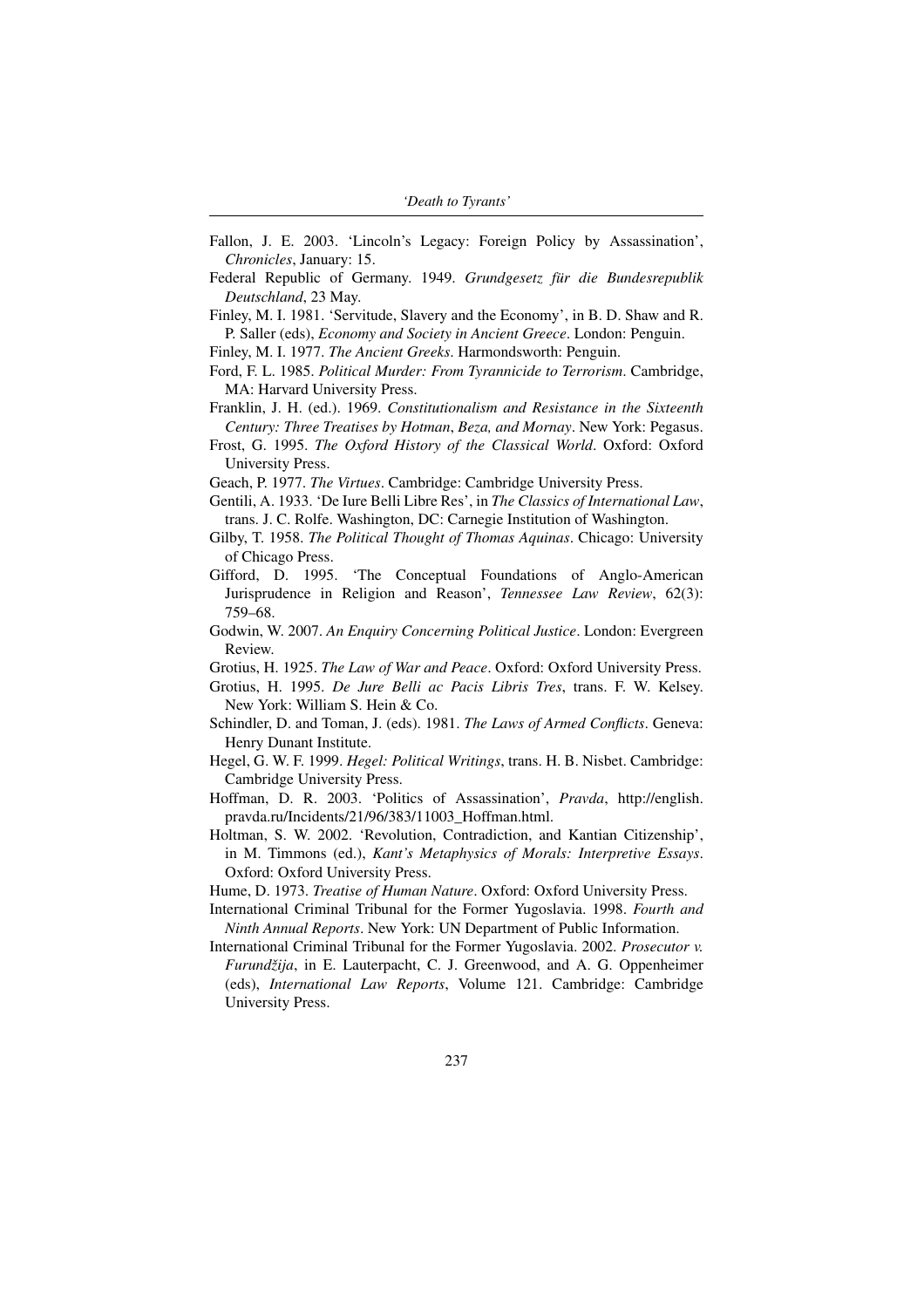- Irwin, T. H. 1980. 'The Metaphysical and Psychological Basis of Aristotle's Ethics', in A. O. Rorty (ed.), *Essays in Aristotle's Ethics*. Berkley: University of California Press.
- Jaszi, O. and Lewis, D. 1957. *Against the Tyrant: The Tradition and Theory of Tyrannicide*. Glencoe, IL: The Free Press.

Joll, J. 1979. *The Anarchists*. Cambridge: Cambridge University Press.

- Kant, I. 1963. *Kant on History*, ed. L. W. Beck. Indianapolis: Bobbs-Merrill.
- Kant, I. 1990. *Foundations of the Metaphysics of Morals*, trans. L. W. Beck. London: Macmillan.
- Kant, I. 2005. *Kant: Political Writings*, ed. H. S. Reiss. Cambridge: Cambridge University Press.
- Kitto, H. D. F. 1973. *The Greeks*. Harmondsworth: Penguin.
- Knox, J. 1994. 'The First Blast of the Trumpet against the Monstrous Regiment of Women', in R. A. Mason (ed.), *Knox on Rebellion*. Cambridge: Cambridge University Press.
- Lauterpacht, H. 1946. 'The Grotian Tradition', *British Yearbook on International Law* 23: 1–53.
- Lecky, W. B. H. 1913. *The History of the Rise and Influence of Rationalism in Europe*. Oxford: Oxford University Press.
- Lewy, G. 1960. 'Resistance to Tyranny: Treason, Right or Duty?', *The Western Political Quarterly* 13(3): 581–96.
- Lilla, M. 2002. 'The New Age of Tyranny', *The New York Review of Books*, 24 October: 2.
- Locke, J. 1960. *Two Treatises on Civil Government*. Cambridge: Cambridge University Press.
- Luther, M. 1854. *Sämmtliche Werke*. Frankfurt a.M. und Erlangen: Verlag von Hender & Zimmer.
- Luther, M. 1983. *Luther's Works*, ed. H. T. Lehman. Philadelphia: Fortress Press.
- MacCaffrey, J. 2007. *History of the Catholic Church*, Volume 1. London: Dodo Press.
- Maddox, G. 1982. 'A Note on the Meaning of "Constitution"', *American Political Science Review*, 76(4): 805–9.
- Maitron, J. 1951. *Histoire du movement anarchiste en France (1880–1914)*. Paris: Société Universitaire D'Éditions et De Libraire.
- Mandel, M. 2004. *How America Gets Away With Murder*. London: Pluto Press.
- Mariana, J. 1909. 'Historiae de rebus Hispaniae libri XX', in A. Astrain (ed.), *Historia de la Compania de Jesus*. Madrid: Typis P. Roderici.
- Mariana, J. 1948. 'De Rege et Regis Institutione', in G. A. Moore (ed.), *The King and the Education of the King*. Washington, DC: Country Dollar Press.
- Mautner, T. (ed.). 2000. *The Penguin Dictionary of Philosophy*. London: Penguin.
- Marx, K. 1971. *On the Jewish Question*. Moscow: Foreign Press.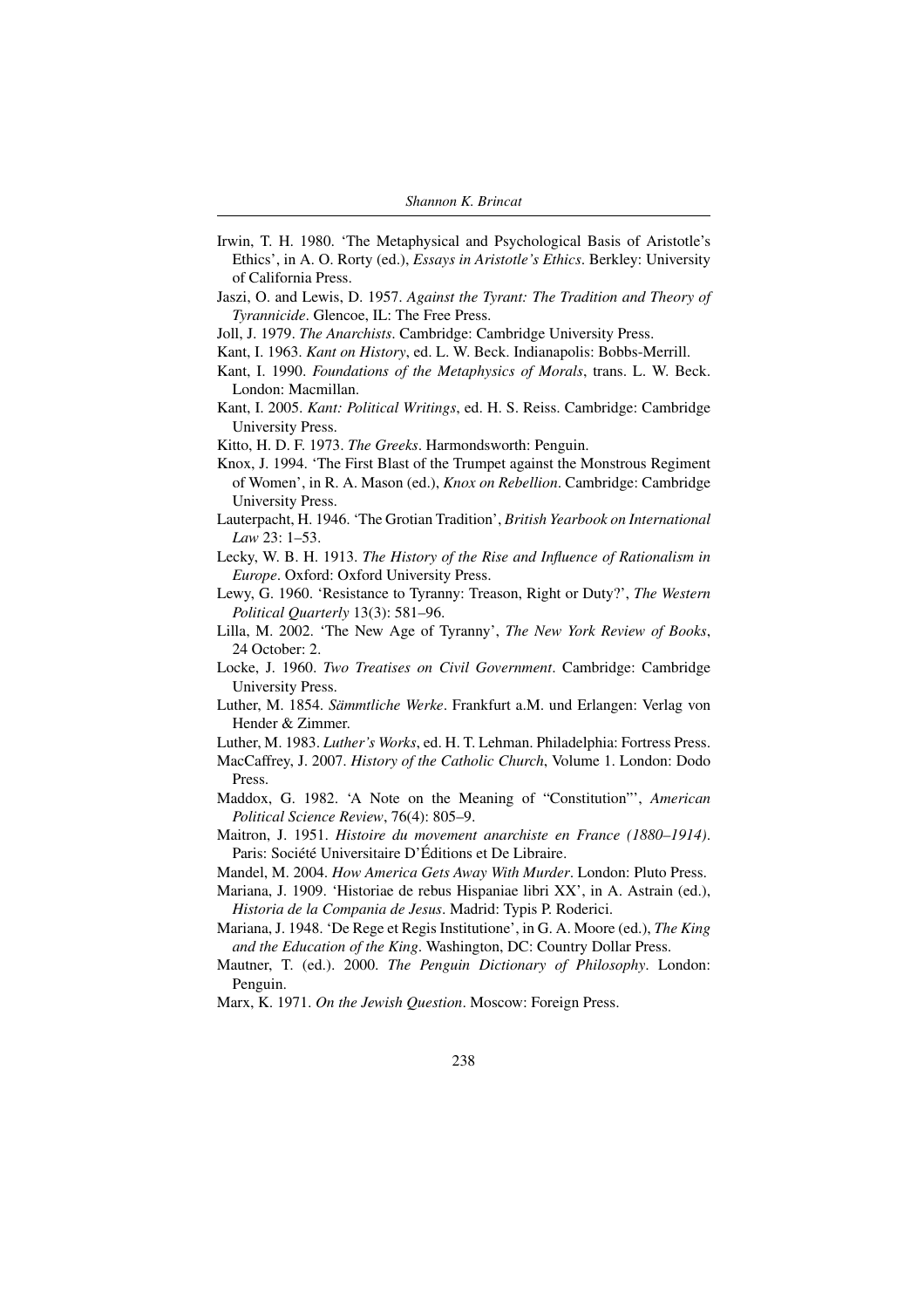- Mill, J. S. 1984. 'Considerations on Representative Government', in *The Collected Works of John Stuart Mill*, ed. F. E. L. Priestly. London: Routledge & Kegan Paul.
- Milton, J. 1991. 'The Tenure of Kings and Magistrates', in *Political Writings*, ed. M. Dzelzainis. New York: Cambridge University Press.

More, T. 1904. *Utopia*. Oxford: Oxford University Press.

- Muschamp, D. (ed.). 1986. *Political Thinkers*. Melbourne: Macmillan.
- Neumann, F. 1957. *The Democratic and the Authoritarian State*. Glencoe, IL: The Free Press.
- Newman, D. and van Geel, T. 1989. 'Executive Order 12333: The Risks of a Clear Declaration of Intent', *Harvard Journal of Law and Public Policy* 12: 433–47.
- Oppenheim, L. 1952. *International Law: A Treatise*. Oxford: Oxford University Press.
- Parenti, M. 2003. *The Assassination of Julius Caesar: A People's History of Ancient Rome*. New York: The New Press.
- Peaslee, A. J. 1947. 'The Trend of Law in England', *Wisconsin Law Review* 7: 14–28.
- Plato. 1974. *The Dialogues of Plato*, trans. B. Jowett. New York: Random House.
- Plato. 1993. *Plato and the Last Days of Socrates*, ed. H. Tarrant. London: Penguin.
- Ponet, J. 1942. 'A Shorte Treatise of Politike Power', in *John Ponet: Advocate of Limited Monarchy*. Chicago: University of Chicago Press.
- Pufendorf, S. 1991. *On the Duty of Man and Citizen*, ed. J. Tully. Cambridge: Cambridge University Press.
- Rawls, J. 1964. 'Legal Obligation and the Duty of Fair Play', in S. Hook (ed.), *Law and Philosophy*. New York: New York University Press.
- Reiss, H. S. 1956. 'Kant and the Right of Rebellion', *Journal of the History of Ideas* 17(2): 179–92.
- Richards, A. J. 1971. *A Theory of Reasons for Action*. Oxford: Oxford University Press.
- Robertson, G. 2002. 'The Case for Tyrannicide', *New Statesman*, 23 September:  $1 - 3$ .
- Robespierre, M. 1794. 'On the Festival of the Supreme Being', *The History Place: Great Speeches Collection*, http://www.historyplace.com/speeches/ robespierre.htm.
- Rocker, R. 1983. *Anarchism and Anarcho-Syndicalism*. London: Freedom Press. Rousseau, J.J. 1968. *The Social Contract*, trans. G. Cole. London: E. P. Dutton & Co.
- Schmitt, M. N. 1992. 'State Sponsored Assassination in International and Domestic Law', *Yale Journal of International Law* 17(2): 609–85.
- Segev, R. 2005. 'Fairness, Responsibility and Self-Defence', *Santa Clara Law Review* 45(2): 383–460.